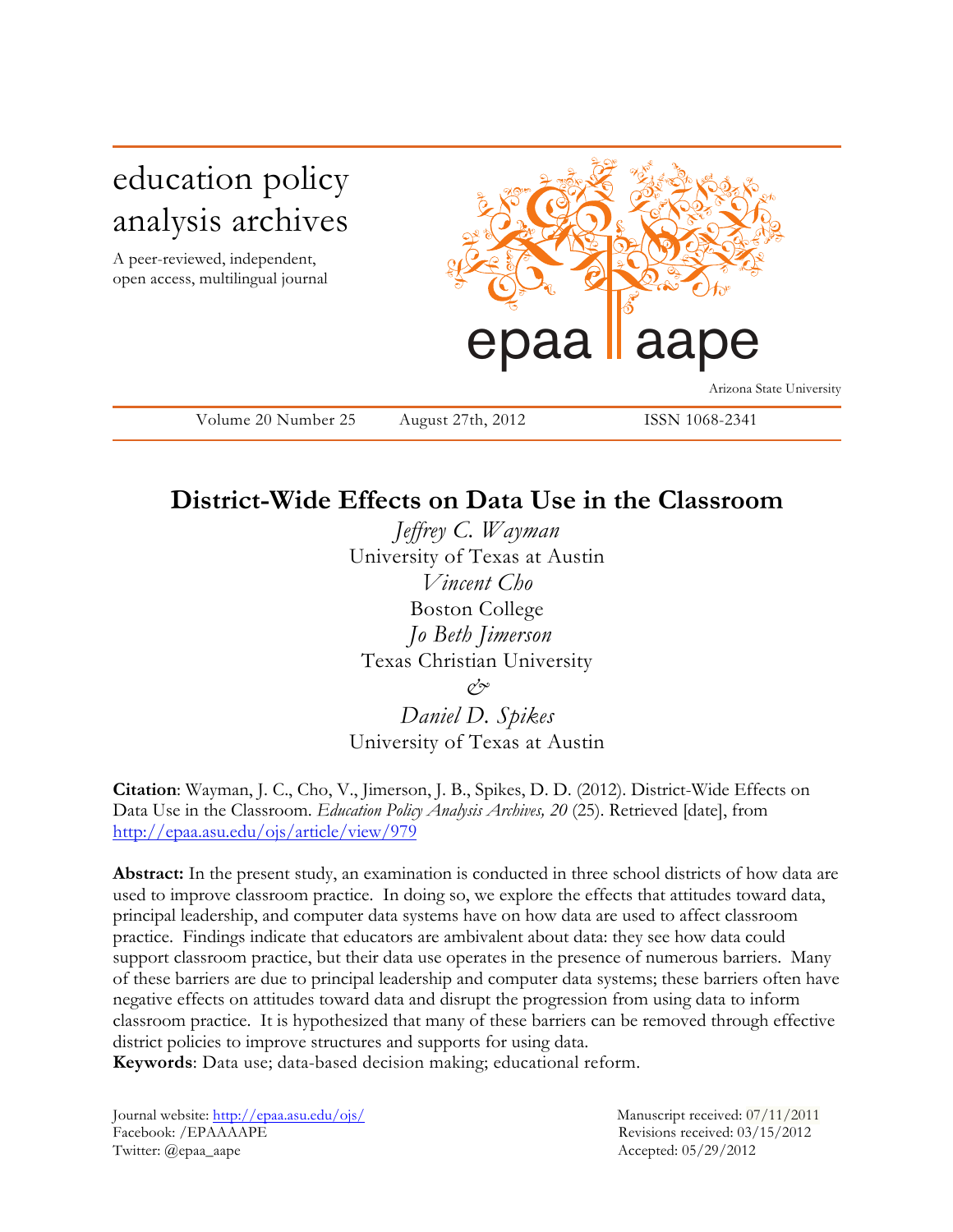### **Efectos generales en los distritos escolares del uso de datos en el aula**

**Resumen**: En el presente estudio, se examinan como tres distritos escolares usan datos para mejorar la práctica docente. Se exploraron que efectos tienen las actitudes hacia los datos, el liderazgo de los directores/as, y los sistemas de procesamiento de datos para modificar prácticas en el aula. Los resultados indican que los educadores son ambivalentes acerca de los datos: ven cómo los datos podrían apoyar prácticas en el aula, pero el uso de datos funciona en presencia de numerosas barreras. Muchas de estas barreras se deben al liderazgo de directores/as y a los sistemas de procesamiento de datos informáticos. Estas barreras suelen tener efectos negativos en las actitudes hacia los datos e interrumpen la incorporación de datos para mejorar prácticas en el aula. Se formula la hipótesis de que muchas de estas barreras pueden ser removidas a través de políticas distritales eficaces que mejoren las estructuras y brinden apoyos para el uso de datos.

Palabras clave: uso de información; toma de decisiones basadas en datos; reforma educativa.

### **Efeitos gerais nos distritos escolares do uso de dados em sala de aula**

**Resumo**: Neste estudo, examinamos como três distritos escolares utilizaram dados para melhorar a prática docente. Foram explorados os efeitos de atitudes em relação aos dados, a liderança dos/as diretores/as, e os sistemas de processamento de dados para alterar as práticas de sala de aula. Os resultados indicam que os educadores são ambivalentes respeito a o uso dos dados: observam como os dados podem apoiar as práticas de sala de aula, mas o uso de dados se faz na presença de muitas barreiras. Muitas dessas barreiras são devidas a liderança dos/as diretores/as e aos sistemas e processamento de dados informáticos. Essas barreiras tendem a ter efeitos negativos nas atitudes com o uso dos dados e interrompem os processos de incorporar dados para melhorar as práticas de sala de aula. Se formula a hipótese de que que muitas dessas barreiras podem ser removidas através de políticas distritais eficazes que melhoram as estruturas e fornecendo suporte para o uso de dados.

**Palavras-chave:** uso de informações; toma decisões com base em dados; reforma educacional.

## **Introduction**

During the last 10 years, the field of education has witnessed a substantial increase in studies which examine how educators may use student data to help improve their practice. This research has shown a number of factors that facilitate classroom data use, such as collaboration, principal leadership, personnel supports, and effective technology (e.g., Anderson, Leithwood, & Strauss, 2010; Wayman & Stringfield, 2006; Copland, 2003; Lachat & Smith, 2005; Marsh, McCombs, & Martorell, 2010).

Much of the research on educational data use has focused on case studies and empirical descriptions. Thus, there are few established causal links between student achievement and the use of data (Hamilton, Halverson, Jackson, Mandinach, Supovitz & Wayman, 2009). This notwithstanding, there is reason to believe that the effective use of data may improve schooling. For instance, the effective use of data is often cited as part of more general school improvement initiatives (Ingram, Louis, & Schroeder, 2004; Stringfield & Datnow, 2002), teachers often report changes in practice based on data use (Wayman & Stringfield, 2006; Datnow, Park, & Wohlstetter, 2007), and studies are emerging that statistically correlate student achievement to interim assessment administration (Wayman, Shaw & Cho, 2011; Carlson, Borman, & Robinson, 2011; May & Robinson, 2007).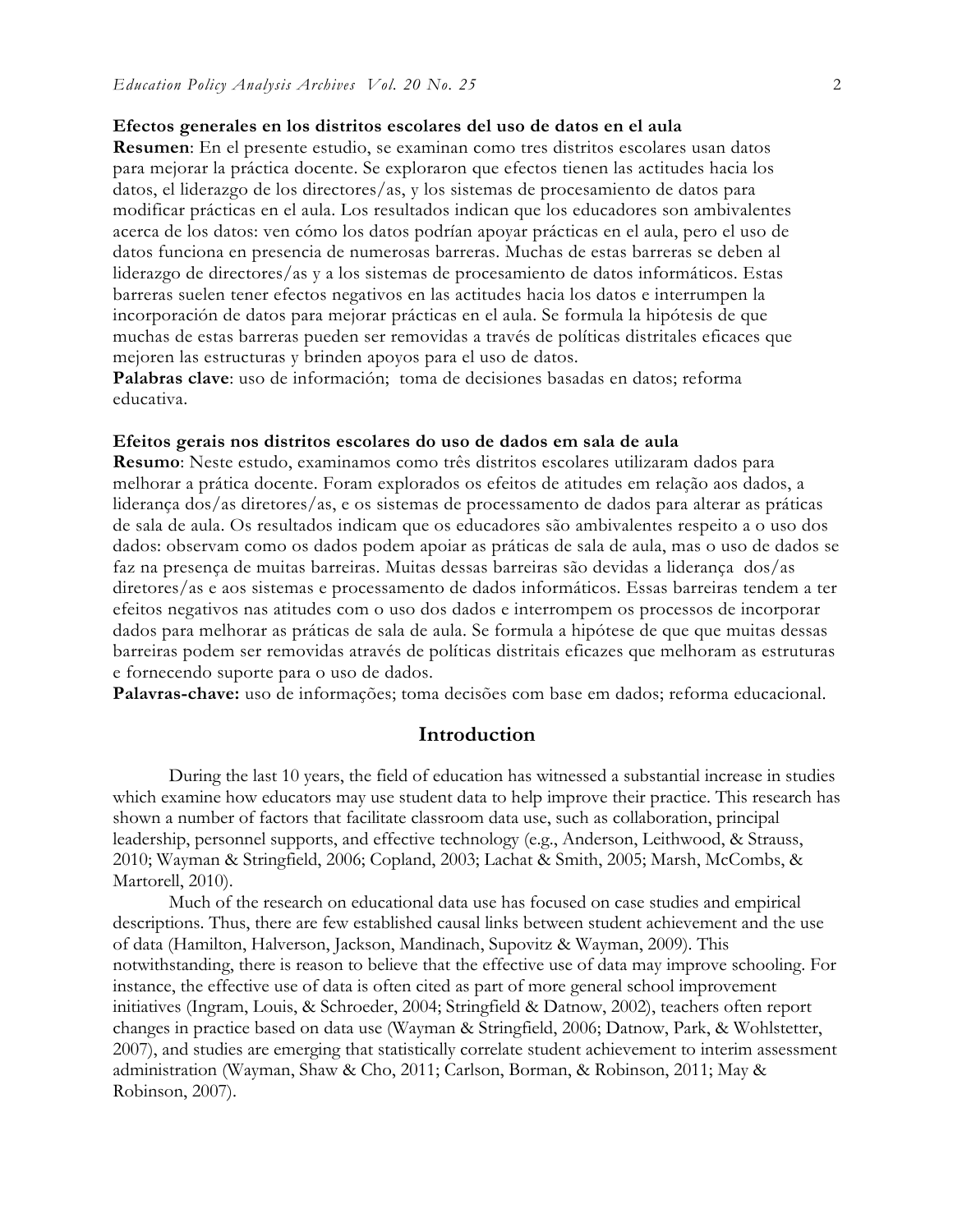Still, a set of scalable, effective data use practices remains elusive. Knowledge of effective data practice has largely been created by studying contexts chosen for exemplary conditions (e.g., Wayman & Stringfield, 2006; Datnow et al., 2007; Kerr, Marsh, Ikemoto, Darilek, & Barney, 2006), but studies in more typical contexts reveal persistent problems with using data (Wayman, Cho & Johnston, 2007; Wayman, Cho, & Shaw, 2009a; Valli & Buese, 2007; Young, 2006). Further, these studies are often narrow in scope; few studies have examined data use throughout an entire district (Wayman, et al., 2007) or across multiple districts (Anderson et al., 2010; Datnow et al., 2007).

Thus, there remains a need for further study of how data use at all levels of a district affect classroom practice, and in contexts not chosen for their proclivity in using data. The present study responds to that need through an examination of three districts of differing size and context, none of which were chosen for their excellence in using data. Accordingly, the goal of this study is to examine how practices at every level of the district affect the use of data in the classroom. We focus our research questions on four areas that prior research suggests may be particularly important:

- (1) How do educators commonly use data?
- (2) What are educators' attitudes toward using data?
- (3) How do principals lead faculty in using data?
- (4) How well do computer data systems support educators in using data?

# **Research on Educational Data Use**

Educational research has noted the wide variety of factors that influence educational data use. In the present study, we examine four areas that arise frequently in research: attitudes toward data, principal leadership, and computer data systems. In this section, we provide a brief overview of research in each of these four areas, followed by a model that conceptualizes how these factors work together to promote effective data use.

*Educators' use of data.* Research on educational data use notes that uses vary by role, but has focused primarily on how teachers and principals use data. For instance, research in exemplary settings has shown teachers using a variety of student-level data to group students, re-group students, and adjust instruction based on data (Wayman & Stringfield, 2006; Datnow et al., 2007; Lachat & Smith, 2005). Research in exemplary settings has shown principals using both student- and building-level data to make policy decisions and support faculty (Copland, 2003; Datnow et al., 2007). Research has provided little detail on data uses of central office staff and instructional coaches, with the exception of studies such as Honig and Coburn (2008) and Marsh et al., (2010).

*Educators' attitudes toward data*. Educators in rich data-using contexts often report that educators have positive attitudes toward data when supported by a culture of data use (Wayman & Stringfield, 2006; Copland, 2003; Datnow et al., 2007; Lachat & Smith, 2005; Knapp et al., 2006). Educators in these studies typically believed that using data helped them improve practice and resulted in improvements in student learning. Educators in other contexts often display more tempered attitudes. For instance, teachers have sometimes been shown to be suspicious of data initiatives, often separating data use from their own judgment (Ingram et al., 2004; Valli & Buese, 2007; Young, 2006). Educators in all roles are sometimes hesitant to use data for fear that it will require a large time investment and little practical return (Wayman, et al., 2009a).

*Principal leadership.* Successful school-based data initiatives are almost always marked by principals who are employing practices such as setting clear expectations for data use, involving entire faculties, and making time for teachers to use data (Wayman & Stringfield, 2006; Copland, 2003; Datnow et al., 2007; Halverson, Prichett, & Watson, 2007; Knapp, Swinnerton, Copland, & Monpas-Huber, 2006; Supovitz & Klein, 2003). On the other hand, studies of contexts not known for data use describe a wide range of principal involvement (Anderson et al., 2010; Wayman et al.,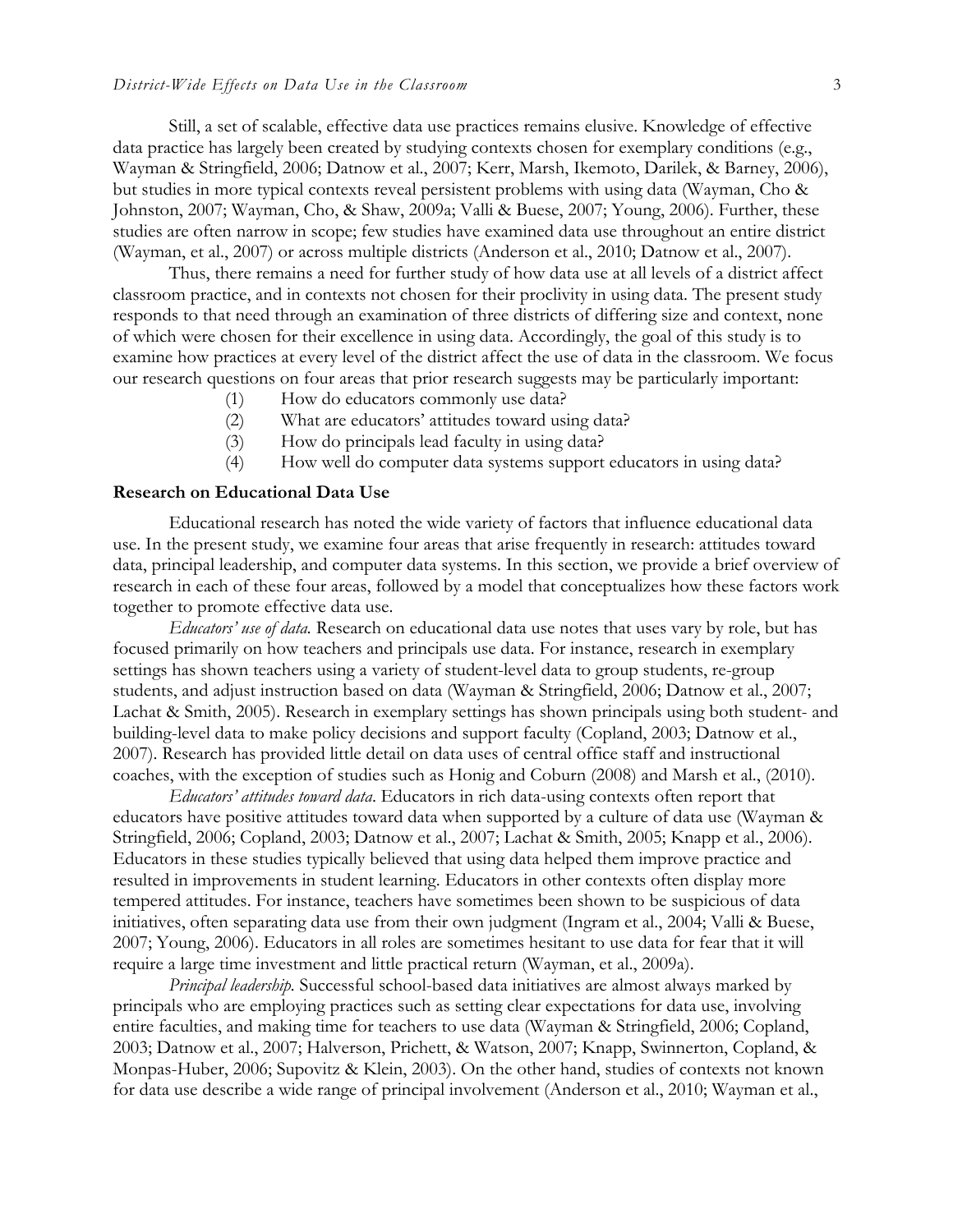2007; Young, 2006) – some principals in these studies were effectively leading faculty in data use, but most were not. Those who were not were often characterized by these studies as either disinterested in data use or lacking a set of strategies that could foster effective faculty data use.

*Computer data systems*. Nearly every district in the United States has some form of computer system for managing student data (Means, Padilla, DeBarger, & Bakia, 2010). When implemented effectively, these systems have been shown to facilitate many facets of educator data use, such as collaboration and rapid turnaround of data (Wayman & Stringfield, 2006; Lachat & Smith, 2005; Long, Rivas, Light, & Mandinach, 2008). Other research chronicles the struggles of educators unsupported by effective data systems. These studies have shown computer systems often lack integration, are inefficient, and are hard to use (Means et al., 2010; Wayman et al., 2007; Wayman et al., 2009a).

*Conceptual framework.* Many scholars have presented models to describe how the use of data may improve education (e.g., Copland, 2003; Mandinach, Honey, Light, & Brunner, 2008; Supovitz, 2010). While the details of these models differ, they all share the same core logic: data use provides information that educators may employ to change practice.

The research base on educational data use shows mixed results in the application of this model. While some studies show this progression to happen successfully (Wayman & Stringfield, 2006; Datnow et al., 2007; Lachat & Smith, 2005), others show that inappropriate use of data has actually hindered educational practice (Wayman, et al., 2009a; Vasquez Heilig & Darling-Hammond, 2008; Valli & Buese, 2007).

Prior knowledge, information, and other elements may influence how certain data are noticed, prioritized, and used (Alavi & Leidner, 2001; Coburn, Honig, & Stein, 2009; Tuomi, 1999). Thus, we posit that the progression from data to knowledge to practice is influenced by a variety of elements. The present study focused on three such elements: attitudes toward data, principal leadership, and computer data systems. Figure 1 provides a graphic representation of our logic:



*Figure 1*. Conceptual Framework of Data Use at the Building Level.

In this conceptualization, educator use of data provides information that influences classroom practice. However, educator uses of data are influenced by an educator's attitude toward data, principal leadership, and the access they gain to data through data systems. It is important to distinguish data from information. Data are the raw inputs (e.g., student test scores or teacher observations) that educators may access about their students; information is the processed outcome of these data. Thus, educators access data from their computer data system and process it into information through their uses of data. This information is used to make changes to classroom practice.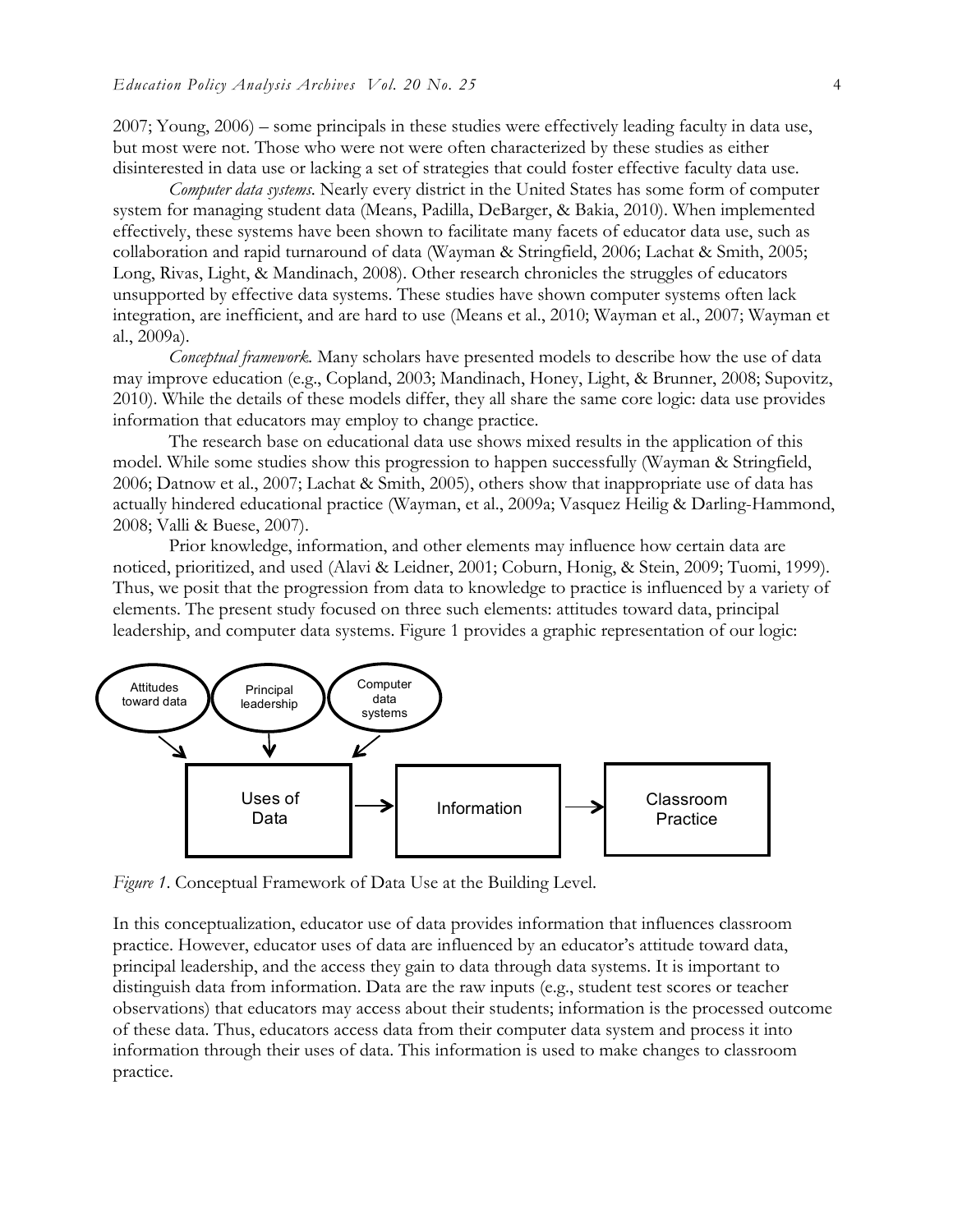While this is a building-level model, it is deliberately not role-specific, allowing for roles such as central office or instructional support to influence how practice occurs in the classroom. For example, how an instructional coach's uses of data influences teachers' classroom practice will be influenced by the coach's attitude toward data, the leadership of campus principal(s) and the data systems that provide access. It is also important to note that the model does not assume that data use leads to *improved* practice – instead, the model allows for the possibility that these or other influences might result in data use that leads to more or less effective practice.

# **Method**

#### **Introduction**

The present study is drawn from a larger three-year project designed to help three school districts improve their use of data by employing a systemic focus called "the Data-Informed District (Wayman, 2010; Wayman et al., 2007). It is important to define three terms used in this project. First, we use a broad and encompassing definition of *data,* meaning anything that helps educators know more about their students (e.g., formal assessments, tests, quizzes, and student background data). Second, *data use* means the actions in which educators engage as they collect these data, organize and analyze them, and draw meaning from them to inform practice. Third, we often use the term *effective data use* to distinguish between data use practices that benefit educators in their practice (and which thus benefits student learning) from other data use practices that have been shown to actually hinder educational work (Wayman et al., 2007; Earl & Fullan, 2003; Valli & Buese, 2007; Young, 2006).

Data were collected in three districts in Texas<sup>1</sup> during the 2009-2010 school year. Districts were not selected for their success at using data; in fact, district leaders volunteered for this study to improve their districts' data use. Boyer School District was a district of approximately 8,000 students that mostly served a non-Latino White population, $\frac{2}{3}$  less than five percent of who were economically disadvantaged. Gibson School District was a district of approximately 25,000 students of various ethnic backgrounds,<sup>3</sup> half of whom were economically disadvantaged. Musial School District was a district of approximately 45,000 students of various ethnic backgrounds, $4$  a third of whom were economically disadvantaged. Districts varied in their student achievement: in a typical year, the percent of students meeting standards on the state exam was consistently greater than 95% in Boyer, approximately 75% in Gibson, and approximately 85% in Musial. The overall state rate was typically about 82%.

#### **Procedure**

We employed mixed-methods in conducting this study. Phone and in-person interviews were conducted with individuals, site visits were made to schools to conduct educator focus groups, and a confidential online survey was made available to all educators in each study district. In the following sections, we describe our procedures for collecting the qualitative and quantitative samples.

*Qualitative sample.* Qualitative data were collected through individual interviews and focus groups. These were conducted using a semi-structured protocol that focused discussion on ways data were used and accessed, specific data systems employed, and wishes for future data use. All qualitative interviews were recorded and subsequently transcribed for analysis.

 <sup>1</sup> Pseudonyms are used for each district.

<sup>2</sup> 80% non-Latino White, 10% Latino.

<sup>3</sup> 40% Latino, 30% non-Latino White, 20% African American.

<sup>4</sup> 50% non-Latino White, 25% Latino, 10% African American.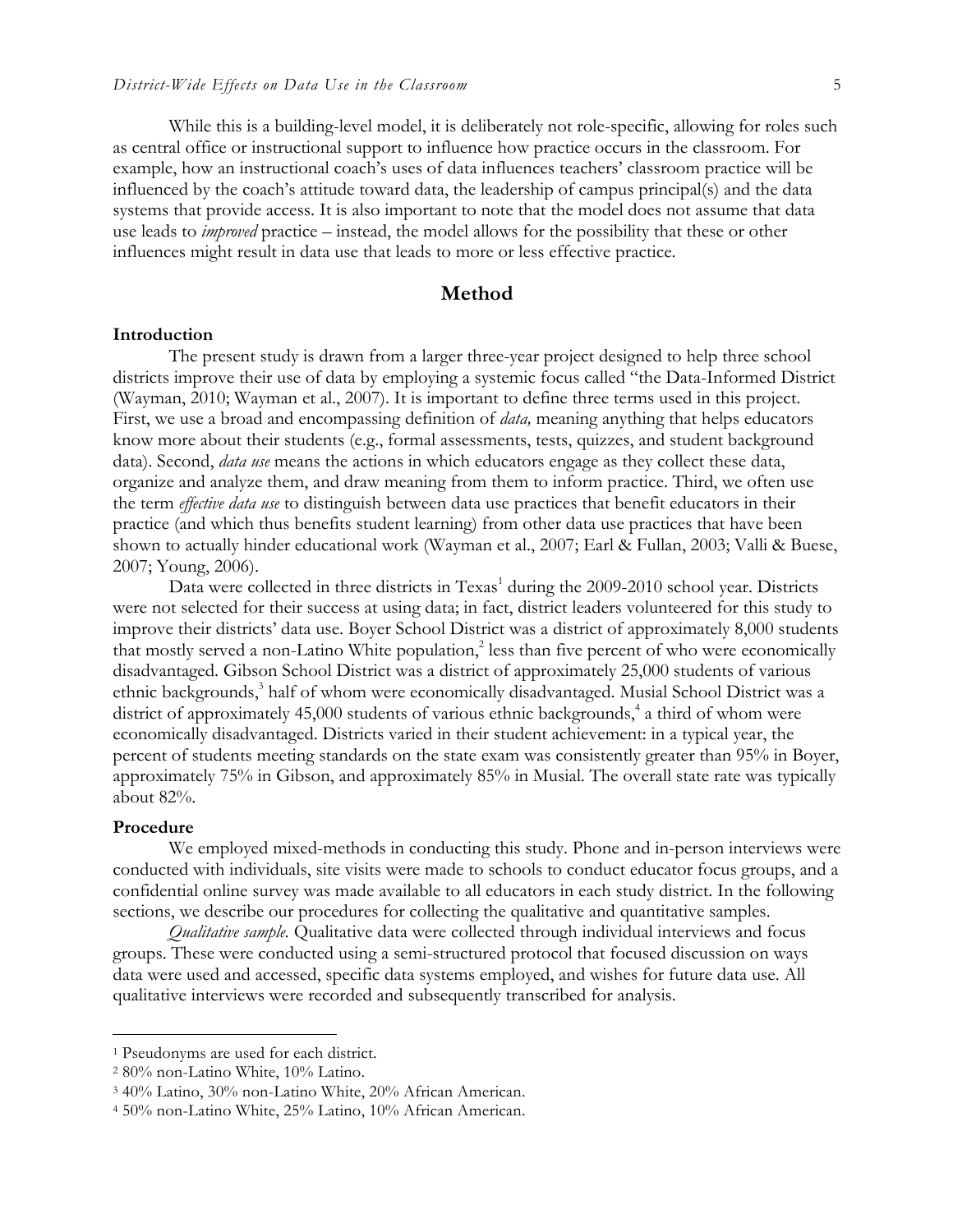At the central office level, individuals were identified through a review of central office positions. This list then was discussed with our primary district contacts to ensure proper coverage. Additionally, many interviewees were asked to suggest other individuals to interview. Central office educators were interviewed by telephone or in person.

At the building level, teachers, principals, and other building staff participated through focus groups conducted during site visits to 19 campuses. These schools were chosen to be representative of each district in terms of size, location, and socioeconomic makeup (see Table 1).

| Study Campuses, By District and Level |            |        |        |       |  |  |
|---------------------------------------|------------|--------|--------|-------|--|--|
|                                       | Elementary | Middle | High   |       |  |  |
|                                       | School     | School | School | Total |  |  |
| Boyer                                 |            |        |        |       |  |  |
| Gibson                                |            |        |        |       |  |  |
| Musial                                |            |        |        |       |  |  |
| Study total                           |            |        |        |       |  |  |

# Table 1

During school site visits, two focus groups were conducted in each school. One focus group consisted of the principal and individuals they chose who were familiar with data use in their school (e.g., assistant principals or instructional support staff). On the same day, a teacher focus group was conducted in that school. Teacher focus groups included three to five teachers who were selected by the principal from a randomly generated list of seven to nine teachers.<sup>5</sup> High schools had many more teachers on staff than other schools; to ensure that we fully understood data use in the high schools, we conducted two teacher focus groups at those sites. The qualitative sample consisted of 197 total participants. Table 2 provides a description of this sample, disaggregated by educational role and district.

#### Table 2 *Study Participation, By Role and District*

| Sinay Larinipation, Dy Issue and District |             |                |  |  |  |  |
|-------------------------------------------|-------------|----------------|--|--|--|--|
|                                           | Survey Data | Interview Data |  |  |  |  |
|                                           |             |                |  |  |  |  |
| Boyer                                     |             |                |  |  |  |  |
| Teachers                                  | 284         | 22             |  |  |  |  |
| Campus Administrators                     | 13          |                |  |  |  |  |
| Central Office                            | 3           | $\Omega$       |  |  |  |  |
| <b>Instructional Support</b>              | 21          | 12             |  |  |  |  |
| <b>Boyer Total</b>                        | 321         | 51             |  |  |  |  |

 <sup>5</sup> This procedure created randomness in selecting teachers, but allowed principals latitude needed to collect a group of teachers at the same time (e.g., finding coverage).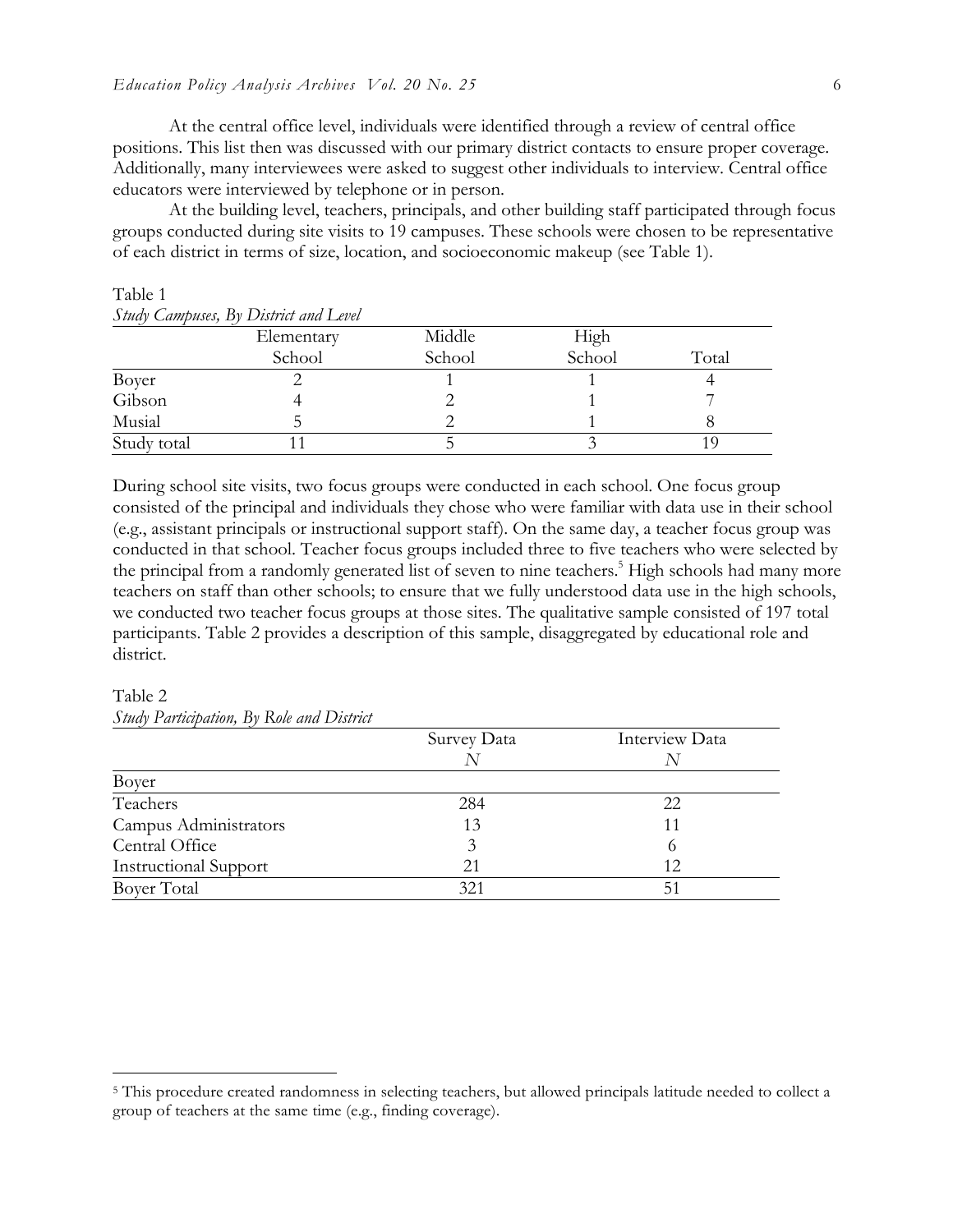| Table 2 (continued)          |             |                |
|------------------------------|-------------|----------------|
|                              | Survey Data | Interview Data |
|                              | N           | N              |
| Gibson                       |             |                |
| Teachers                     | 1117        | 30             |
| Campus Administrators        | 62          | 18             |
| Central Office               | 34          | 11             |
| <b>Instructional Support</b> | 82          | 6              |
| Gibson Total                 | 1295        | 65             |
| Musial                       |             |                |
| Teachers                     | 1215        | 37             |
| Campus Administrators        | 52          | 17             |
| Central Office               | 72          | 16             |
| <b>Instructional Support</b> | 146         | 11             |
| Musial Total                 | 1485        | 81             |
| Study total                  | 3,101       | 197            |

*Quantitative sample.* Quantitative data were collected by administering the *Survey of Educator Data Use* (Wayman, Cho, & Shaw, 2009b), a 67-item instrument assessing a variety of factors, including attitudes toward data use, support for data use, instructional practices, technology, and specific ways in which data were used by the respondent. The survey was given online and made available to all educators throughout each district. Participants were not allowed to leave any items blank, so there were no missing survey data. Survey response rates were 50% in Boyer, 62% in Gibson, and 41% in Musial. The quantitative sample consisted of 3,101 individuals across the three districts. Table 2 provides a description of this sample, disaggregated by educational role and district.

#### **Measures**

*Comparison categories.* Educational role and district experience were each used to compare educators on aspects of data use. We defined four roles to be used for comparison: (1) campus administrators (principals and assistant principals), (2) central office staff, (3) instructional support staff (campus staff such as counselors, school psychologists, and instructional coaches), and (4) teachers. On the survey, district experience was collapsed into four categories: (1) 5 years or less, (2)  $6 - 11$  years, (3)  $11 - 20$  years, and (4) 20 years or more.

*Data use questions.* Selected survey items were singled out to help describe how district educators used data. One block of 14 questions asked how often participants engaged in specific data uses, such as identifying individual students who need remedial assistance, setting school improvement goals, and evaluating district achievement trends and performance. These items were set on a four-point Likert scale with the following options: *less than once a month, once or twice a month, weekly or almost weekly,* and *a few times a week*. Each response option was numbered 1 – 4, with 1 corresponding to *less than once a month*.

Another block of questions asked how often participants used specific computer systems in their district. These items were set on the same four-point Likert scale as the questions above.

Four scales measuring attitudes and uses of data were formed from groups of survey items. The individual survey items within these groups asked how much the respondent agreed with a statement, offering the following options: *strongly disagree*, *somewhat disagree, somewhat agree*, and *strongly*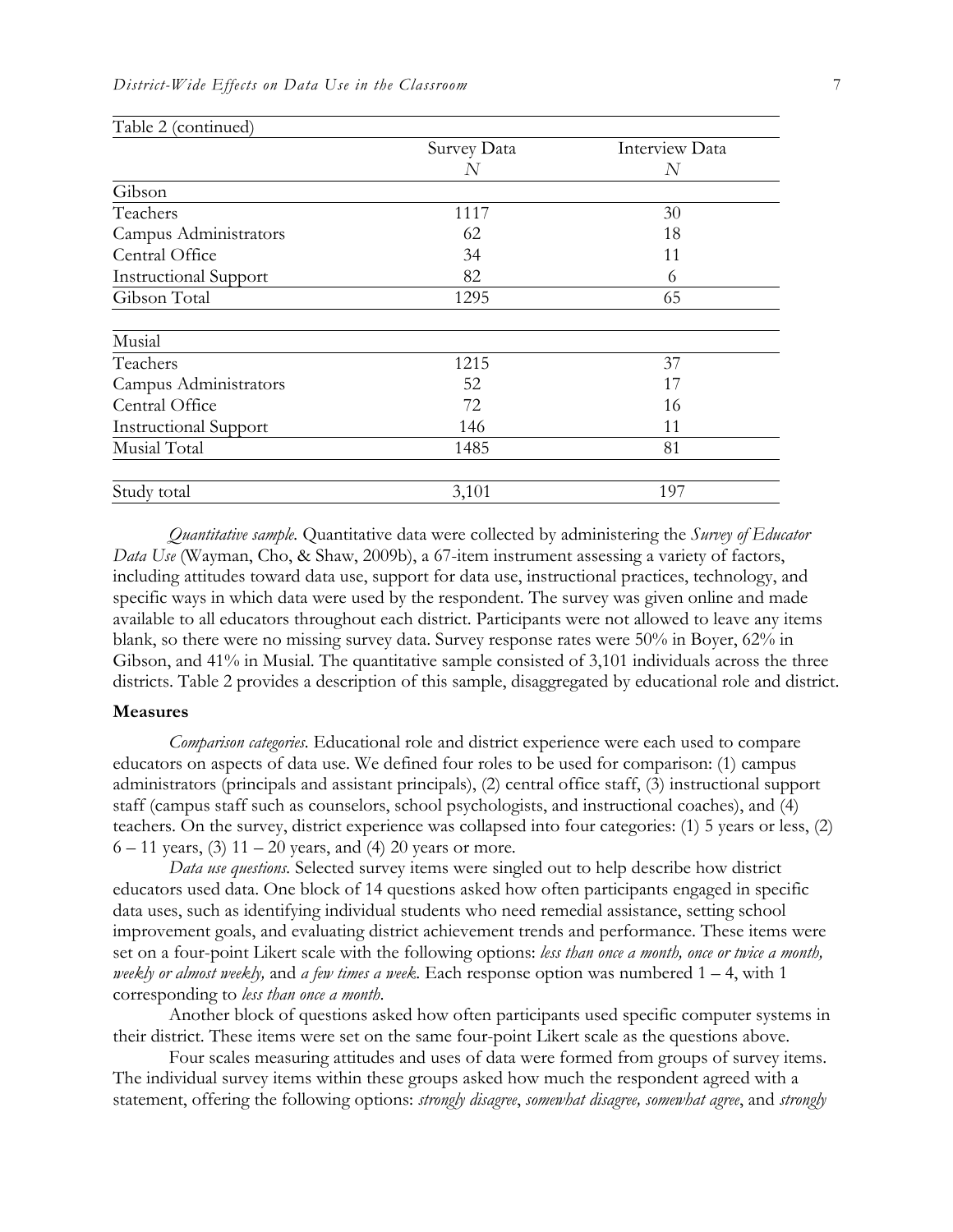*agree*. Each response option was numbered 1 – 4, with 1 corresponding to *strongly disagree*. To create each scale, responses were averaged across the group of items in that scale. Scales thus ranged from one to four. These scales have been shown to be valid and reliable in other samples (Wayman et al., 2007; Wayman et al., 2009a).

The *Attitudes Toward Data* scale was a four-item scale that asked participants whether they liked data, found it useful, and whether it helped them. The alpha reliability of this scale ranged from 0.838 to 0.893<sup>6</sup>. The *Data's Effectiveness for Pedagogy* scale consisted of five items that asked about the contributions that data can make for improving educational practice (e.g., helping to plan instruction, reveal new insights, or identify learning goals). The alpha reliability of this scale ranged from 0.930 to 0.949. The *Principal Leadership* scale consisted of five items that asked how much participants agreed that their principal or assistant principal(s) supported data use (e.g., encouraged it as a tool to support teaching, made training available, were examples of effective data users). The alpha reliability of this scale ranged from 0.909 to 0.910. The *Computer Data Systems* scale consisted of four items asking about computer systems, such as whether the participant's systems were easy to use or provided ample data. The alpha reliability of this scale ranged from 0.943 to 0.951

#### **Analyses**

Qualitative analyses followed methodology suggested by Miles and Huberman (1984). Drawing upon prior research on educational data use, an a priori list of potential analytic themes was generated. As qualitative data collection progressed, these themes were updated and refined during research team meetings. This collaborative and inductive process resulted in a conceptually coherent set of themes that was used for coding interviews and focus groups. The research team used this set of themes to code participant responses. Themes were examined by role and school level to identify emergent patterns and explanations regarding educator data use.

Quantitative analyses were conducted as follows: for the block of 14 questions that asked about uses of data, mean responses were ranked for each role. This produced a ranked list of the frequency of data use for each of the 14 questions. For the four survey scales, ANOVAs were used to compare means responses by role. Significance was set at the 0.05 level and effect sizes (partial eta-squared) were computed. When role was statistically significant, Tukey post-hoc tests were performed to identify significant mean differences. Due to space restrictions, simultaneous confidence intervals for mean differences were computed but are not presented in this paper. For the questions that asked about frequency of computer use, we classified each system as an assessment system, student information system, data warehouse, or "other" system and dichotomized responses into weekly use or less. Percentages of weekly use were presented by role for each type of system.

# **Results**

Besides differences in demographics, size, and economic makeup, our districts also presented diverse contexts in the ways data were approached and used. In the Boyer school districts, "data use" was viewed by most educators as the examination of state test data. Since almost every Boyer student passed the state test, many educators believed the state tests were irrelevant to their work – and thus, so was data use. Consequently, efforts to use data in Boyer were confined to small groups of interested educators. The district was attempting to implement some procedures around formative assessments, but was having trouble building momentum.

 <sup>6</sup> For each scale, alpha reliability was calculated specific to each district's survey results.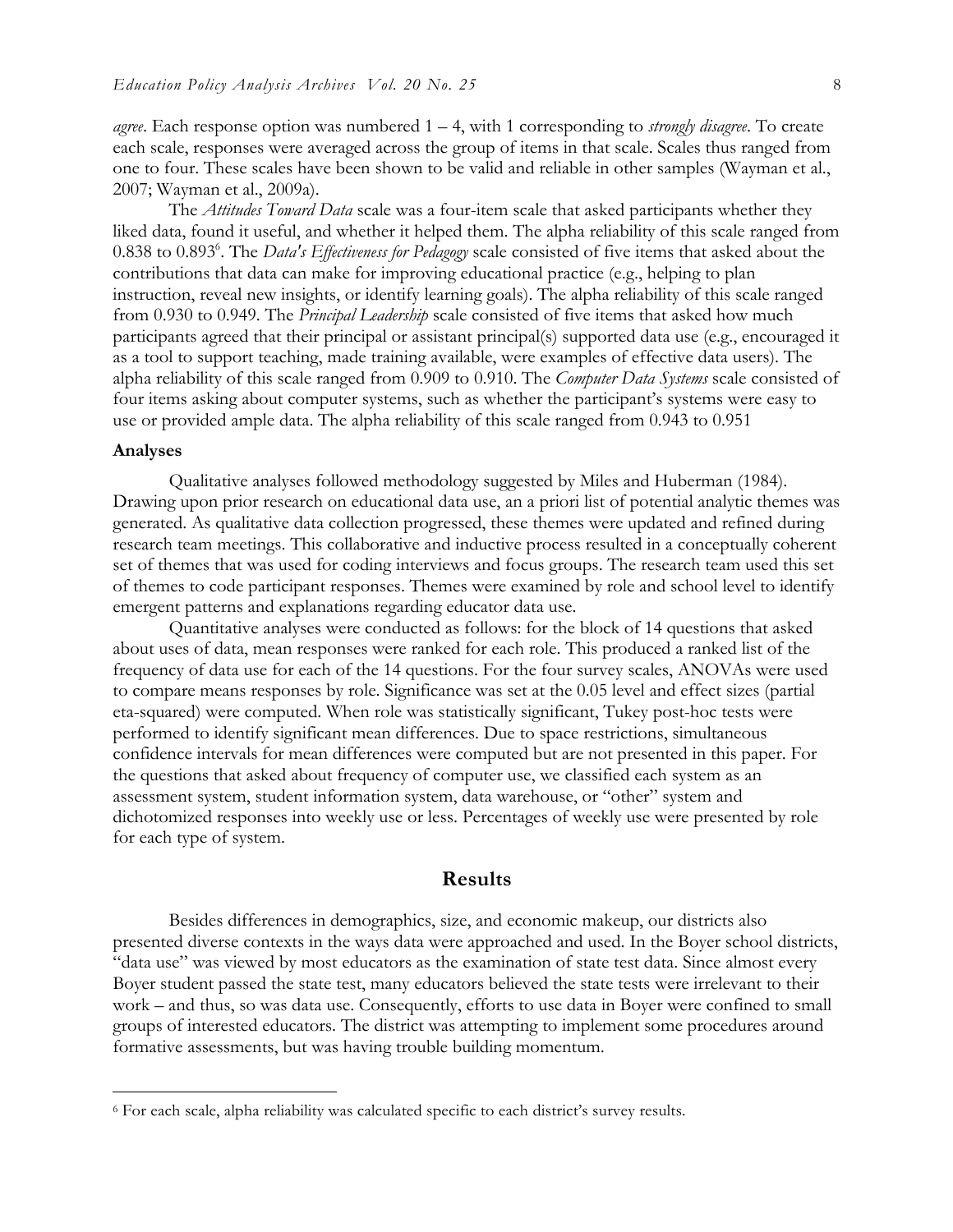In Gibson, state test performance was strongly emphasized, but as part of a larger, curriculum-based initiative. Curriculum was divided into segments and a locally-built benchmark examination was given to students at the end of each segment. These examinations were tied to curriculum but were also intended to prepare students for performance on state tests.

In Musial, there was a very strong focus on state test performance. District leadership used a variety of ways to communicate the importance of state test performance. Musial also implemented a set of locally-built assessments tied to state exams. Teachers were expected to examine these periodic assessments to improve instruction, with an eye toward performance on state tests. Musial had recently hired a central office administrator whose role was to support data use throughout the district with a strong focus on working with building-level educators on using data to improve instruction.

In the following, we provide analysis of how these districts used data in their varying contexts. Sections are provided corresponding to our four research questions: (1) uses of data, (2) attitudes toward data, (3) principal leadership for data use, and (4) computer data systems.

# **Uses of Data**

The ways data were used varied by role in all three districts. We use the following sections to provide descriptions of how data were used in four roles: central office educators, instructional support specialists, campus administrators, and teachers.

Central office educators.<sup>7</sup> Central office educators, in line with their responsibilities for large numbers of students and teachers, tended to use data for monitoring district and campus progress, providing feedback to campus personnel, and in support of broad-scale campus efforts. Many of these uses were centered on attempts to help building-level educators improve practice. For example, Gibson and Musial central office educators provided feedback to campuses about particular goals; campus personnel were expected to use this feedback to make adjustments in areas identified for improvement. As another example, central office educators in Boyer performed item analysis on behalf of teachers and helped inform departments and teachers about academic areas in which various grade levels needed attention.

*Instructional support specialists.* Despite a variety of titles and intended responsibilities, the ways that instructional support specialists used data were consistent across the three districts. Persons in instructional support roles indicated that they used data in three main ways. First, they used data to identify and help teachers address the needs of individual students. Tables 3 through 5 show that instructional support personnel in both Musial and Boyer ranked the use of data to identify student learning first (*M=*2.91 and *M=*3.14, respectively); in Gibson, it was a close second (*M=*2.70).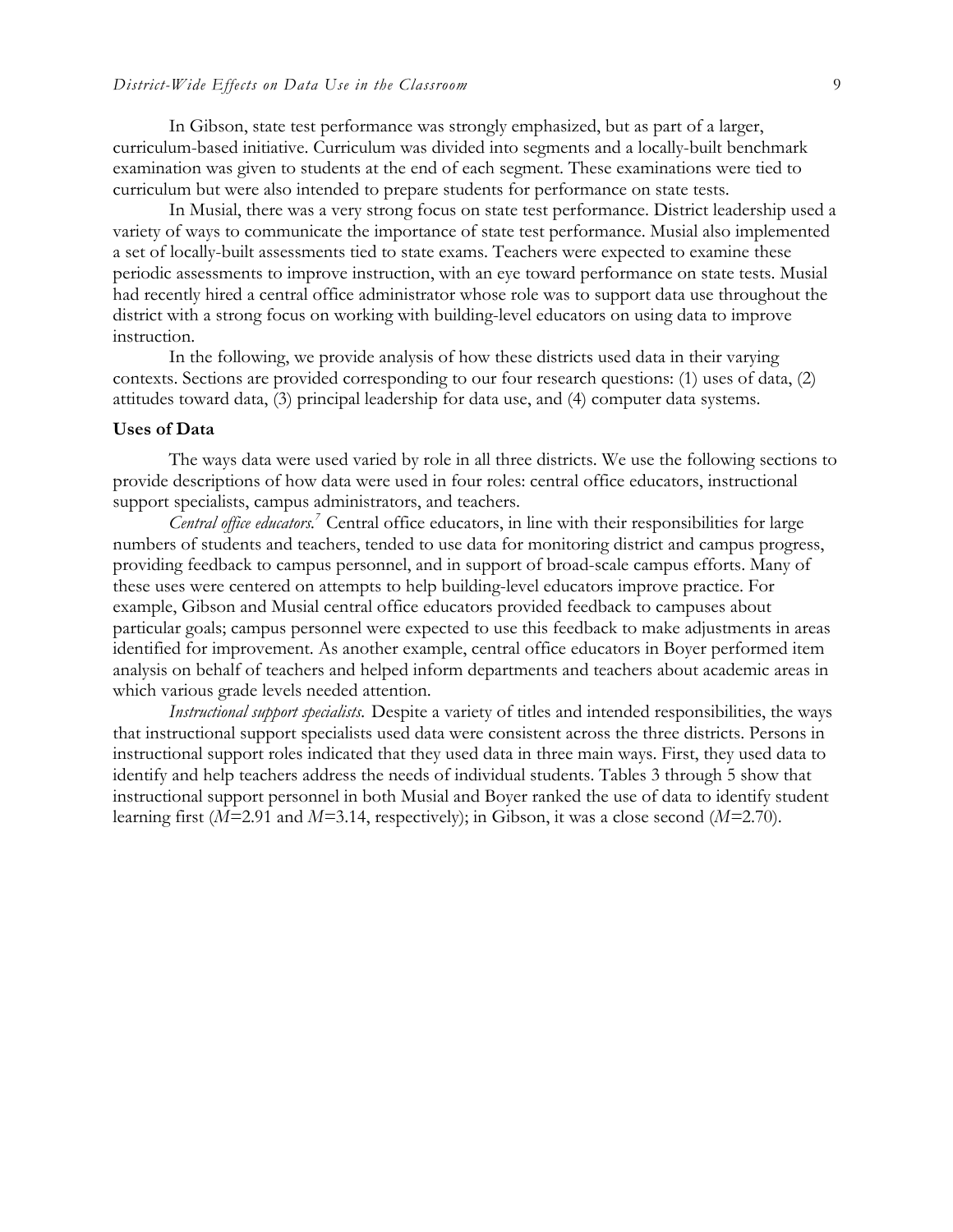|    | Teachers                                                                                     |    | Campus Administrators                                                                           |    | <b>Instructional Support</b>                                                                 |
|----|----------------------------------------------------------------------------------------------|----|-------------------------------------------------------------------------------------------------|----|----------------------------------------------------------------------------------------------|
| 1. | Tailor instruction to individual<br>student needs (2.46)                                     | 1. | Develop recommendations for 1.<br>tutoring or other educational<br>services for students (2.62) |    | Identify learning needs of<br>students who are struggling<br>(3.14)                          |
| 2. | Identify learning needs of<br>students who are struggling<br>(2.46)                          | 2. | Identify learning needs of<br>students who are struggling<br>(2.46)                             | 2. | Set learning goals for individual<br>students (3.05)                                         |
| 3. | Identify instructional content to 3.<br>use in class (2.33)                                  |    | Form small groups of students 3.<br>for targeted instruction (2.38)                             |    | Discuss student progress or<br>instructional strategies with<br>other educators (2.95)       |
| 4. | Set learning goals for individual 4.<br>students $(2.31)$                                    |    | Meet with a specialist about<br>data - e.g., instructional coach<br>(2.31)                      | 4. | Develop recommendations for<br>tutoring or other educational<br>services for students (2.81) |
| 5. | Discuss student progress or<br>instructional strategies with<br>other educators (2.28)       | 5. | Discuss student progress or<br>instructional strategies with<br>other educators (2.23)          | 5. | Assign or reassign students to<br>classes or groups (2.71)                                   |
| 6. | Form small groups of students<br>for targeted instruction (2.23)                             | 6. | Tailor instruction to individual 6.<br>student needs (2.23)                                     |    | Tailor instruction to individual<br>student needs (2.71)                                     |
| 7. | Develop recommendations for<br>tutoring or other educational<br>services for students (2.12) | 7. | Set learning goals for individual 7.<br>students (2.23)                                         |    | Identify learning needs of<br>students who are not struggling<br>(2.62)                      |
| 8. | Assign or reassign students to<br>classes or groups (2.08)                                   | 8. | Assign or reassign students to 8.<br>classes or groups (2.15)                                   |    | Discuss data with a parent<br>(2.52)                                                         |
| 9. | Identify learning needs of<br>students who are not struggling<br>(2.06)                      | 9. | Discuss data with a parent<br>(2.15)                                                            | 9. | Identify instructional content to<br>use in class (2.48)                                     |
|    | 10. Discuss data with a parent<br>(1.81)                                                     |    | 10. Discuss data with a student<br>(1.92)                                                       |    | 10. Form small groups of students<br>for targeted instruction (2.48)                         |
|    | 11. Discuss data with a student<br>(1.79)                                                    |    | 11. Choose which parents to<br>contact $(1.85)$                                                 |    | 11. Meet with a specialist about<br>data - e.g., instructional coach<br>(2.33)               |
|    | 12. Choose which parents to<br>contact $(1.76)$                                              |    | 12. Identify learning needs of<br>students who are not struggling<br>(1.85)                     |    | 12. Choose which parents to<br>contact $(2.24)$                                              |
|    | 13. Meet with a specialist about<br>data - e.g., instructional coach<br>(1.75)               |    |                                                                                                 |    | 13. Interact with your principal<br>about data use (2.10)                                    |
|    | 14. Interact with your principal<br>about data use (1.45)                                    |    |                                                                                                 |    | 14. Discuss data with a student<br>(2.10)                                                    |

Table 3 *Respondent Rankings of Data Uses in Boyer, By Role*

*Note*. Mean response is shown in parentheses and only uses specific to the role are included. *Note.* Central office is not included because few uses applied to that specific role.

*Note.* Teacher: n=284. Campus administrator: n=13. Instructional support: n=21*.*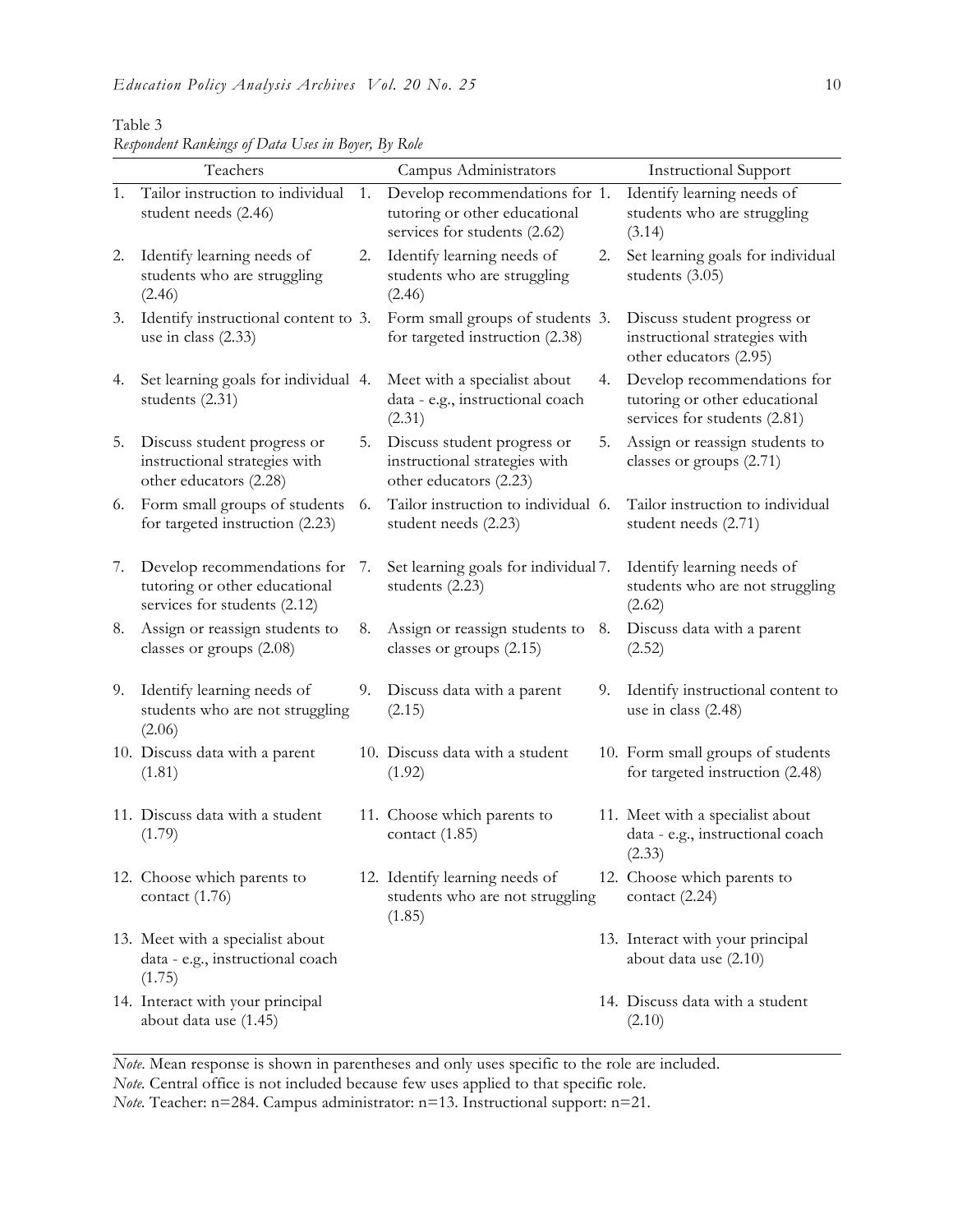# Table 4

*Respondent Rankings of Data Uses in Gibson, By Role*

| Identify learning needs of<br>Identify learning needs of<br>Discuss student progress or<br>1.<br>1.<br>1.<br>instructional strategies with<br>students who are struggling<br>students who are struggling<br>other educators (2.74)<br>(3.16)<br>(2.72)<br>Tailor instruction to<br>Identify learning needs of<br>2.<br>2.<br>Discuss student progress or 2.<br>individual student needs<br>instructional strategies with<br>students who are struggling<br>other educators (3.13)<br>(2.68)<br>(2.70)<br>Tailor instruction to<br>Identify instructional content 3.<br>Develop recommendations<br>3.<br>3.<br>individual student needs<br>to use in class $(2.60)$<br>for tutoring or other<br>educational services for<br>(2.65)<br>students (3.03)<br>Tailor instruction to<br>Form small groups of<br>Set learning goals for<br>4.<br>4.<br>4.<br>students for targeted<br>individual student needs<br>individual students (2.55)<br>instruction (2.51)<br>(2.90)<br>Set learning goals for<br>Meet with a specialist about 5.<br>Develop recommendations<br>5.<br>5.<br>individual students (2.50)<br>data - e.g., instructional<br>for tutoring or other<br>educational services for<br>coach (2.84)<br>students (2.55)<br>Set learning goals for<br>Develop recommendations<br>6.<br>6.<br>6.<br>for tutoring or other<br>individual students (2.73)<br>to use in class $(2.50)$<br>educational services for<br>students (2.47)<br>Discuss student progress or<br>Assign or reassign students<br>Form small groups of<br>7.<br>7.<br>7.<br>instructional strategies with<br>students for targeted<br>to classes or groups (2.39)<br>other educators (2.45)<br>instruction (2.69)<br>Assign or reassign students<br>Discuss data with a parent<br>Interact with your principal<br>8.<br>8.<br>8.<br>to classes or groups (2.35)<br>about data use (2.34)<br>(2.65)<br>Identify learning needs of<br>Assign or reassign students<br>Form small groups of<br>9.<br>9.<br>9.<br>students who are not<br>to classes or groups (2.61)<br>students for targeted<br>instruction (2.34)<br>struggling $(2.28)$<br>10. Discuss data with a student<br>10. Meet with a specialist about<br>10. Discuss data with a student<br>(2.12)<br>(2.58)<br>data - e.g., instructional<br>11. Choose which parents to<br>11. Choose which parents to<br>11. Identify learning needs of<br>students who are not<br>contact $(1.91)$<br>contact $(2.50)$<br>struggling $(2.12)$<br>12. Discuss data with a student<br>12. Meet with a specialist about<br>12. Identify learning needs of<br>students who are not<br>data - e.g., instructional<br>(2.12)<br>struggling (2.29)<br>coach $(1.83)$<br>13. Discuss data with a parent<br>13. Discuss data with a parent | Teachers | Campus Administrators | <b>Instructional Support</b>   |
|----------------------------------------------------------------------------------------------------------------------------------------------------------------------------------------------------------------------------------------------------------------------------------------------------------------------------------------------------------------------------------------------------------------------------------------------------------------------------------------------------------------------------------------------------------------------------------------------------------------------------------------------------------------------------------------------------------------------------------------------------------------------------------------------------------------------------------------------------------------------------------------------------------------------------------------------------------------------------------------------------------------------------------------------------------------------------------------------------------------------------------------------------------------------------------------------------------------------------------------------------------------------------------------------------------------------------------------------------------------------------------------------------------------------------------------------------------------------------------------------------------------------------------------------------------------------------------------------------------------------------------------------------------------------------------------------------------------------------------------------------------------------------------------------------------------------------------------------------------------------------------------------------------------------------------------------------------------------------------------------------------------------------------------------------------------------------------------------------------------------------------------------------------------------------------------------------------------------------------------------------------------------------------------------------------------------------------------------------------------------------------------------------------------------------------------------------------------------------------------------------------------------------------------------------------------------------------------------------------------------------------------------------------------------------------------------------------------------------------------------------|----------|-----------------------|--------------------------------|
|                                                                                                                                                                                                                                                                                                                                                                                                                                                                                                                                                                                                                                                                                                                                                                                                                                                                                                                                                                                                                                                                                                                                                                                                                                                                                                                                                                                                                                                                                                                                                                                                                                                                                                                                                                                                                                                                                                                                                                                                                                                                                                                                                                                                                                                                                                                                                                                                                                                                                                                                                                                                                                                                                                                                                    |          |                       |                                |
|                                                                                                                                                                                                                                                                                                                                                                                                                                                                                                                                                                                                                                                                                                                                                                                                                                                                                                                                                                                                                                                                                                                                                                                                                                                                                                                                                                                                                                                                                                                                                                                                                                                                                                                                                                                                                                                                                                                                                                                                                                                                                                                                                                                                                                                                                                                                                                                                                                                                                                                                                                                                                                                                                                                                                    |          |                       |                                |
|                                                                                                                                                                                                                                                                                                                                                                                                                                                                                                                                                                                                                                                                                                                                                                                                                                                                                                                                                                                                                                                                                                                                                                                                                                                                                                                                                                                                                                                                                                                                                                                                                                                                                                                                                                                                                                                                                                                                                                                                                                                                                                                                                                                                                                                                                                                                                                                                                                                                                                                                                                                                                                                                                                                                                    |          |                       |                                |
|                                                                                                                                                                                                                                                                                                                                                                                                                                                                                                                                                                                                                                                                                                                                                                                                                                                                                                                                                                                                                                                                                                                                                                                                                                                                                                                                                                                                                                                                                                                                                                                                                                                                                                                                                                                                                                                                                                                                                                                                                                                                                                                                                                                                                                                                                                                                                                                                                                                                                                                                                                                                                                                                                                                                                    |          |                       |                                |
|                                                                                                                                                                                                                                                                                                                                                                                                                                                                                                                                                                                                                                                                                                                                                                                                                                                                                                                                                                                                                                                                                                                                                                                                                                                                                                                                                                                                                                                                                                                                                                                                                                                                                                                                                                                                                                                                                                                                                                                                                                                                                                                                                                                                                                                                                                                                                                                                                                                                                                                                                                                                                                                                                                                                                    |          |                       |                                |
|                                                                                                                                                                                                                                                                                                                                                                                                                                                                                                                                                                                                                                                                                                                                                                                                                                                                                                                                                                                                                                                                                                                                                                                                                                                                                                                                                                                                                                                                                                                                                                                                                                                                                                                                                                                                                                                                                                                                                                                                                                                                                                                                                                                                                                                                                                                                                                                                                                                                                                                                                                                                                                                                                                                                                    |          |                       | Identify instructional content |
|                                                                                                                                                                                                                                                                                                                                                                                                                                                                                                                                                                                                                                                                                                                                                                                                                                                                                                                                                                                                                                                                                                                                                                                                                                                                                                                                                                                                                                                                                                                                                                                                                                                                                                                                                                                                                                                                                                                                                                                                                                                                                                                                                                                                                                                                                                                                                                                                                                                                                                                                                                                                                                                                                                                                                    |          |                       |                                |
|                                                                                                                                                                                                                                                                                                                                                                                                                                                                                                                                                                                                                                                                                                                                                                                                                                                                                                                                                                                                                                                                                                                                                                                                                                                                                                                                                                                                                                                                                                                                                                                                                                                                                                                                                                                                                                                                                                                                                                                                                                                                                                                                                                                                                                                                                                                                                                                                                                                                                                                                                                                                                                                                                                                                                    |          |                       |                                |
|                                                                                                                                                                                                                                                                                                                                                                                                                                                                                                                                                                                                                                                                                                                                                                                                                                                                                                                                                                                                                                                                                                                                                                                                                                                                                                                                                                                                                                                                                                                                                                                                                                                                                                                                                                                                                                                                                                                                                                                                                                                                                                                                                                                                                                                                                                                                                                                                                                                                                                                                                                                                                                                                                                                                                    |          |                       |                                |
|                                                                                                                                                                                                                                                                                                                                                                                                                                                                                                                                                                                                                                                                                                                                                                                                                                                                                                                                                                                                                                                                                                                                                                                                                                                                                                                                                                                                                                                                                                                                                                                                                                                                                                                                                                                                                                                                                                                                                                                                                                                                                                                                                                                                                                                                                                                                                                                                                                                                                                                                                                                                                                                                                                                                                    |          |                       |                                |
|                                                                                                                                                                                                                                                                                                                                                                                                                                                                                                                                                                                                                                                                                                                                                                                                                                                                                                                                                                                                                                                                                                                                                                                                                                                                                                                                                                                                                                                                                                                                                                                                                                                                                                                                                                                                                                                                                                                                                                                                                                                                                                                                                                                                                                                                                                                                                                                                                                                                                                                                                                                                                                                                                                                                                    |          |                       |                                |
|                                                                                                                                                                                                                                                                                                                                                                                                                                                                                                                                                                                                                                                                                                                                                                                                                                                                                                                                                                                                                                                                                                                                                                                                                                                                                                                                                                                                                                                                                                                                                                                                                                                                                                                                                                                                                                                                                                                                                                                                                                                                                                                                                                                                                                                                                                                                                                                                                                                                                                                                                                                                                                                                                                                                                    |          |                       |                                |
|                                                                                                                                                                                                                                                                                                                                                                                                                                                                                                                                                                                                                                                                                                                                                                                                                                                                                                                                                                                                                                                                                                                                                                                                                                                                                                                                                                                                                                                                                                                                                                                                                                                                                                                                                                                                                                                                                                                                                                                                                                                                                                                                                                                                                                                                                                                                                                                                                                                                                                                                                                                                                                                                                                                                                    | (1.83)   |                       | (2.04)                         |
| 14. Interact with your principal<br>14. Choose which parents to<br>about data use (1.66)<br>contact $(1.94)$<br>Note. Mean response is shown in parentheses and only uses specific to the role are included.                                                                                                                                                                                                                                                                                                                                                                                                                                                                                                                                                                                                                                                                                                                                                                                                                                                                                                                                                                                                                                                                                                                                                                                                                                                                                                                                                                                                                                                                                                                                                                                                                                                                                                                                                                                                                                                                                                                                                                                                                                                                                                                                                                                                                                                                                                                                                                                                                                                                                                                                       |          |                       |                                |

*Note*. Mean response is shown in parentheses and only uses specific to the role are included.

*Note.* Central office is not included because few uses applied to that specific role.

*Note.* Teacher: n=1117. Campus administrator: n=62. Instructional support: n=82*.*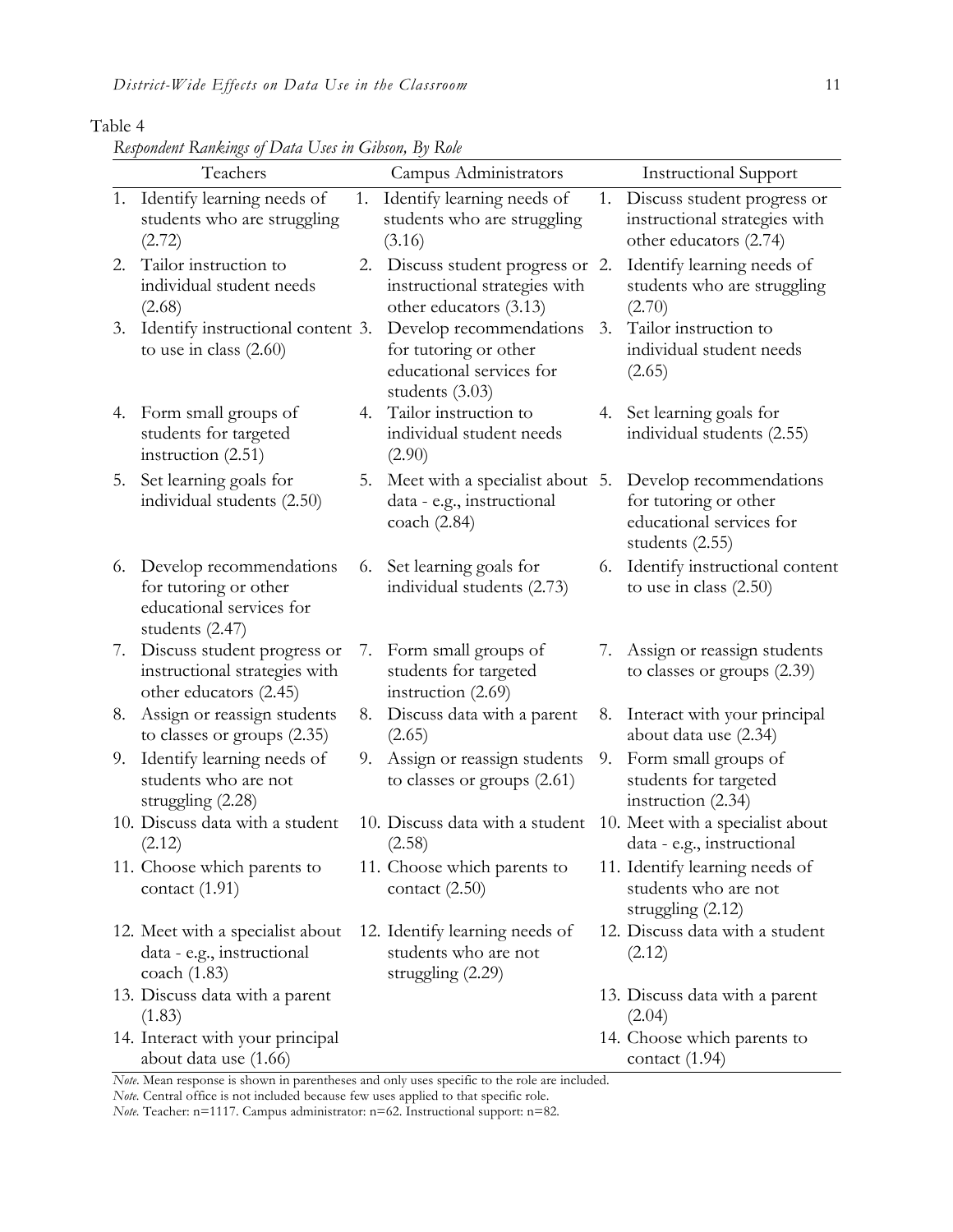|    | Teachers                                                                                     |    | Campus Administrators                                                                           |    | <b>Instructional Support</b>                                                                 |
|----|----------------------------------------------------------------------------------------------|----|-------------------------------------------------------------------------------------------------|----|----------------------------------------------------------------------------------------------|
| 1. | Identify learning needs of<br>students who are struggling<br>(2.80)                          | 1. | Identify learning needs of<br>students who are struggling<br>(3.37)                             | 1. | Identify learning needs of<br>students who are struggling<br>(2.91)                          |
| 2. | Tailor instruction to individual<br>student needs (2.76)                                     | 2. | Develop recommendations for 2.<br>tutoring or other educational<br>services for students (3.31) |    | Discuss student progress or<br>instructional strategies with<br>other educators (2.81)       |
| 3. | Identify instructional content to 3.<br>use in class $(2.62)$                                |    | Discuss student progress or<br>instructional strategies with<br>other educators (3.29)          | 3. | Develop recommendations for<br>tutoring or other educational<br>services for students (2.73) |
| 4. | Discuss student progress or<br>instructional strategies with<br>other educators (2.57)       | 4. | Set learning goals for individual 4.<br>students (3.17)                                         |    | Tailor instruction to individual<br>student needs (2.66)                                     |
| 5. | Set learning goals for individual 5.<br>students (2.54)                                      |    | Discuss data with a parent<br>(3.10)                                                            | 5. | Set learning goals for individual<br>students (2.66)                                         |
| 6. | Form small groups of students<br>for targeted instruction (2.54)                             | 6. | Tailor instruction to individual 6.<br>student needs (3.02)                                     |    | Interact with your principal<br>about data use (2.32)                                        |
| 7. | Develop recommendations for<br>tutoring or other educational<br>services for students (2.53) | 7. | Discuss data with a student<br>(2.98)                                                           | 7. | Discuss data with a student<br>(2.29)                                                        |
| 8. | Assign or reassign students to<br>classes or groups (2.38)                                   | 8. | Form small groups of students 8.<br>for targeted instruction (2.98)                             |    | Assign or reassign students to<br>classes or groups (2.23)                                   |
| 9. | Identify learning needs of<br>students who are not struggling<br>(2.38)                      | 9. | Choose which parents to<br>contact (2.98)                                                       | 9. | Form small groups of students<br>for targeted instruction (2.22)                             |
|    | 10. Discuss data with a student<br>(2.25)                                                    |    | 10. Assign or reassign students to<br>classes or groups (2.96)                                  |    | 10. Discuss data with a parent<br>(2.21)                                                     |
|    | 11. Choose which parents to<br>contact $(2.25)$                                              |    | 11. Meet with a specialist about<br>data - e.g., instructional coach<br>(2.94)                  |    | 11. Identify instructional content to<br>use in class $(2.10)$                               |
|    | 12. Discuss data with a parent<br>(1.92)                                                     |    | 12. Identify learning needs of<br>students who are not struggling<br>(2.81)                     |    | 12. Meet with a specialist about<br>data - e.g., instructional coach<br>(2.10)               |
|    | 13. Interact with your principal<br>about data use (1.78)                                    |    |                                                                                                 |    | 13. Identify learning needs of<br>students who are not struggling<br>(2.02)                  |
|    | 14. Meet with a specialist about<br>data - e.g., instructional coach<br>(1.78)               |    |                                                                                                 |    | 14. Choose which parents to<br>contact (1.92)                                                |

Table 5 *Respondent Rankings of Data Uses in Musial By Role*

*Note*. Mean response is shown in parentheses and only uses specific to the role are included.

*Note.* Central office is not included because few uses applied to that specific role.

*Note*. Teacher: n=1215. Campus administrator: n=52. Instructional support: n=146*.*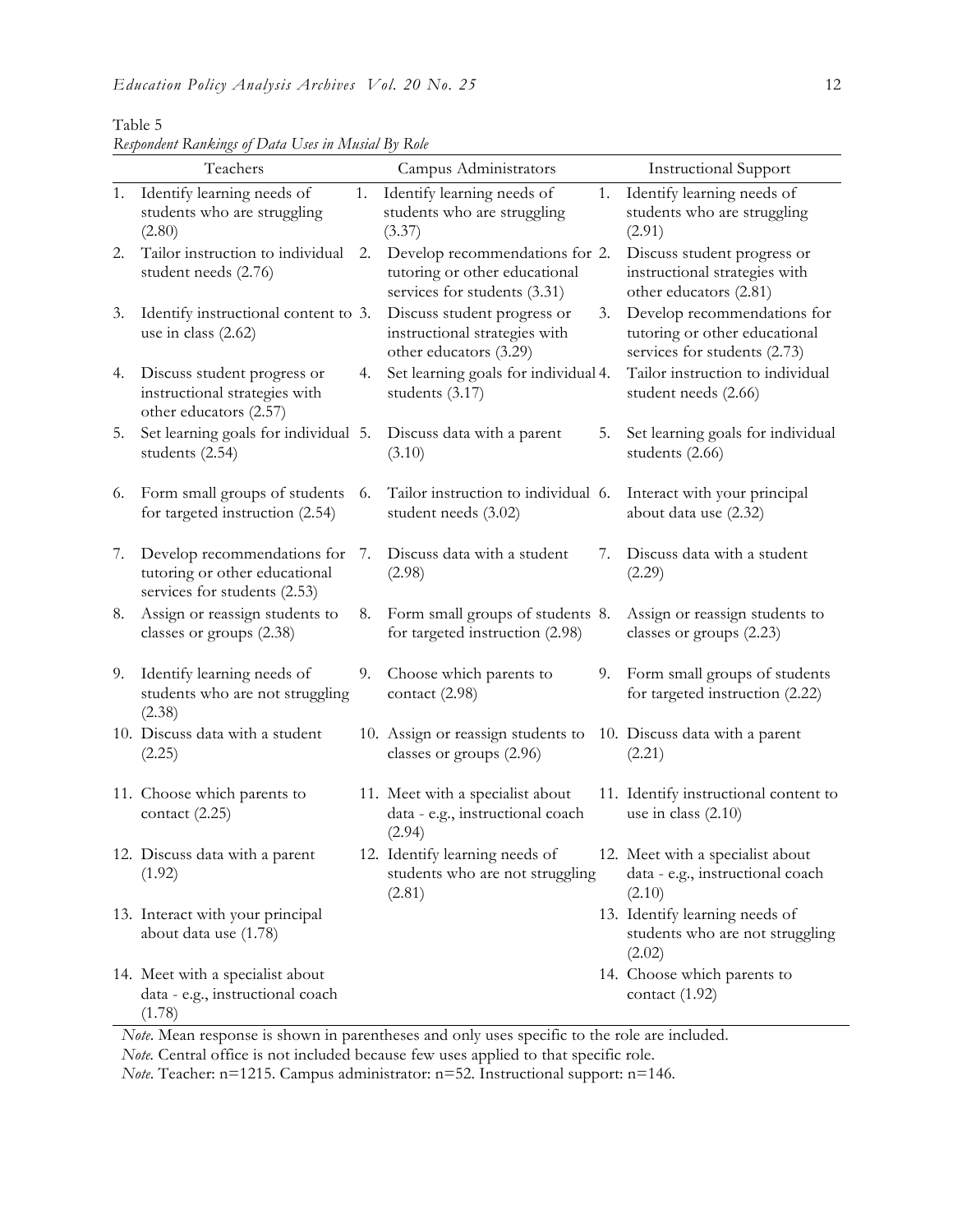Second, instructional support personnel used data to collaborate with teachers. Interview data revealed that instructional support personnel used a variety of data (e.g., primary reading data, math inventories) to aid teachers in forming small groups of students or to help teachers prepare lessons that target specific skills. Further, Tables 3 through 5 show that discussing student progress or instructional strategies ranked high in survey data: it was the highest-ranking survey variable in Gibson (*M=*2.74), second for Musial (*M=*2.81), and third for Boyer (*M=*2.95).

Third, interview data suggested that instructional support personnel used data to help teachers reflect on practice. This included both monitoring and diagnosing of aggregated groups, as well as intervention and support with individual teachers and students.

*Campus administrators.* In each district, our data showed that campus administrators often focused their data use on struggling students. This issue came up first and frequently in nearly every administrator focus group. On the survey, campus administrators ranked the use of data for identifying the needs of struggling students and for developing recommendations for intervention as the top two most frequent uses of data (see Tables 3 through 5). Administrators reported far less frequent use of data to identify the learning needs of students who were performing adequately or beyond, ranking this use last among all survey options in each district (see Tables 3 through 5).

In addition, administrators also reported some frequent non-student based issues to which they applied data. One such use involved teacher feedback and evaluation efforts: administrators in Gibson and Musial described classroom "walkthroughs" and how they collected and reported data from this process. Administrators in each study district also described using various data to gauge the fidelity of curriculum implementation (i.e., whether teachers were on schedule and assessing the rigor of their teaching strategies).

*Teachers.* Across the districts, teachers reported a variety of uses of data, including using data to help struggling students, group and regroup for instruction, reteach particular concepts and skills, and adjust instruction. Similar to administrators, teachers in interviews often focused on using data to support struggling students. This use also ranked first or second for surveyed teachers in each district (see Tables 3 through 5). Teacher comments less frequently focused on the needs of students who were performing adequately or who were excelling in the classroom. Such use of data ranked ninth among teachers in all three districts (see Tables 3 through 5).

Teachers also discussed various ways that they used data to change how or what they taught; Tables 3 through 5 show these items rank highly. In interviews, this often related to grouping, such as forming instructional groups of students or deciding what to teach to the entire group. Teacher comments in each district indicated that their attention to groups occurred infrequently during the year, such as at the start of quarters. Although surveyed teachers reported frequently using data to adjust instruction for individual students (see Tables 3 through 5), we heard little mention of this in focus groups.

We also found that teachers only rarely talked about using data as a centerpiece of meetings with instructional support personnel or with campus administrators. Such use of data ranked near the bottom for surveyed teachers in each district (see Tables 3 through 5). In focus groups, teachers either did not mention this type of data use or described it as happening infrequently.

# **Attitudes Toward Data**

Survey and interview data revealed that participants were generally positive about data and its potential, even in the face of consistently present barriers. These barriers made many educators ambivalent about data – they saw value in data, but were hesitant because of hardships and other concerns. In the following two sections, we present results describing positive attitudes held by participants, followed by results that outline the barriers that temper these attitudes.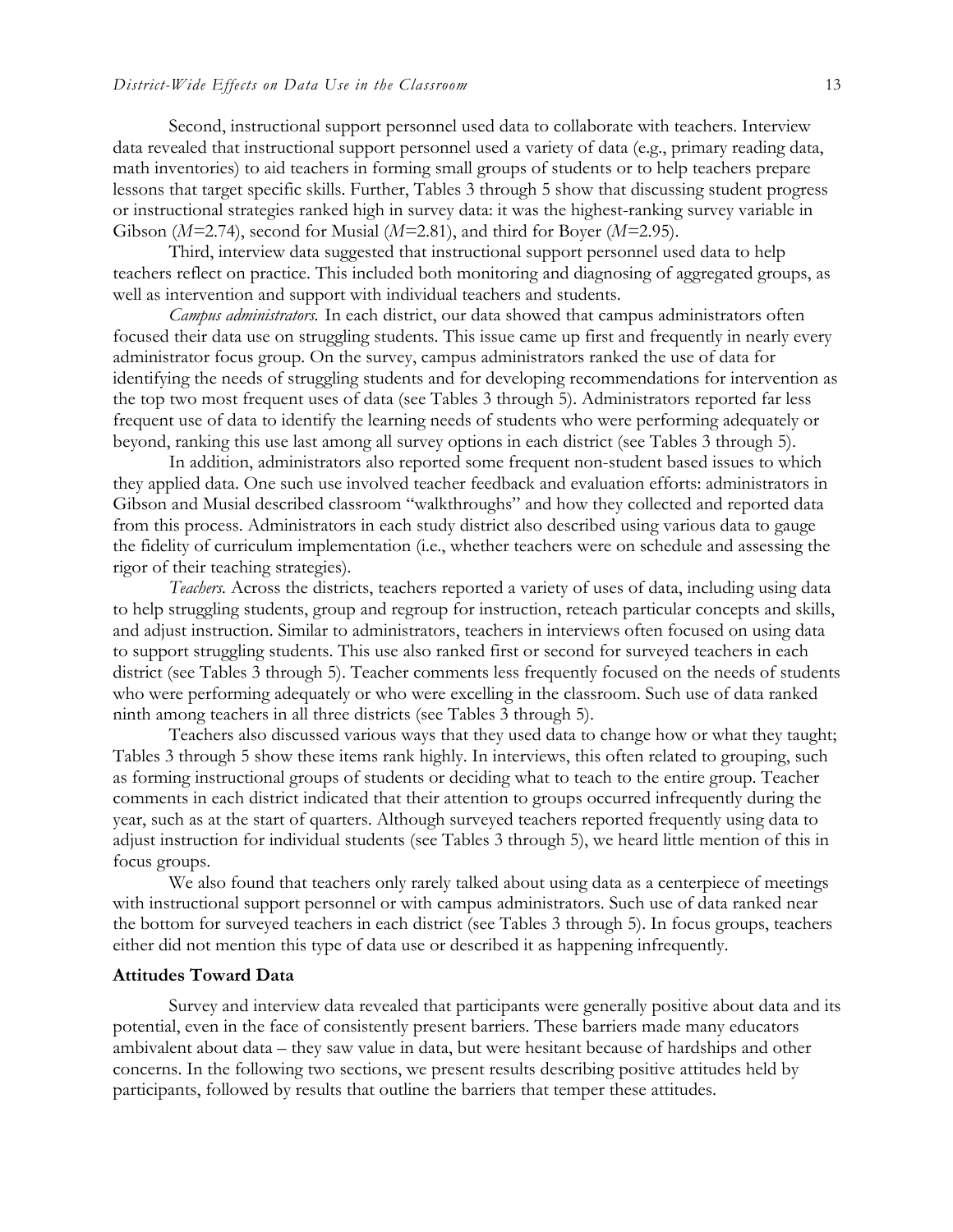*Positive attitudes.* In each district, we found educators to be generally positive about data and what it could do for their practice. Participants in all roles averaged at least 3.00 on the *Attitudes toward Data* and *Data's Effectiveness for Pedagogy* scales, with some roles approaching the maximum of 4.00. In interviews, participants often spoke positively of data and their potential.

While positive, teachers often displayed more skepticism about data than did those in other roles. Table 6 shows that teachers' views were significantly different from those in other roles on the two scales. Table 7 shows that in each district, teachers ranked significantly lower on the two scales (excepting Musial central office administrators, who were similar to teachers on both scales). Campus administrators and instructional support personnel consistently ranked high, if not significantly so. In fact, campus administrators in Gibson and Musial averaged near the maximum on the *Effectiveness* scale. Educators in all roles showed slightly more optimism about the effectiveness of data than in their personal attitudes toward using it.

Table 6

*One-way ANOVAs for Survey Scales by Role, for Each District*

|                          | df      | $\mathbf{F}$ |      | Eta-squared |
|--------------------------|---------|--------------|------|-------------|
| Boyer                    |         |              |      |             |
| Attitudes Toward Data    | 2,315   | 9.91         | 0.00 | 0.06        |
| Data's Effectiveness for |         |              |      |             |
| Pedagogy                 | 2, 315  | 8.48         | 0.00 | 0.05        |
| Principal Leadership     | 2, 315  | 2.59         | 0.08 | 0.02        |
| Computer Data Systems    | 2, 315  | 0.14         | 0.88 | 0.00        |
|                          |         |              |      |             |
| Gibson                   |         |              |      |             |
| Attitudes Toward Data    | 3, 1291 | 35.74        | 0.00 | 0.08        |
| Data's Effectiveness for |         |              |      |             |
| Pedagogy                 | 3, 1291 | 25.90        | 0.00 | 0.06        |
| Principal Leadership     | 3, 1291 | 8.13         | 0.00 | 0.02        |
| Computer Data Systems    | 3, 1291 | 8.80         | 0.00 | 0.02        |
|                          |         |              |      |             |
| Musial                   |         |              |      |             |
| Attitudes Toward Data    | 3, 1484 | 36.17        | 0.00 | 0.07        |
| Data's Effectiveness for |         |              |      |             |
| Pedagogy                 | 3, 1484 | 20.54        | 0.00 | 0.04        |
| Principal Leadership     | 3, 1484 | 31.70        | 0.00 | 0.06        |
| Computer Data Systems    | 3, 1484 | 0.69         | 0.56 | 0.00        |

*Note.* Independent variable is role.

*Note.* Central Office administrators are not included for Boyer because of insufficient response.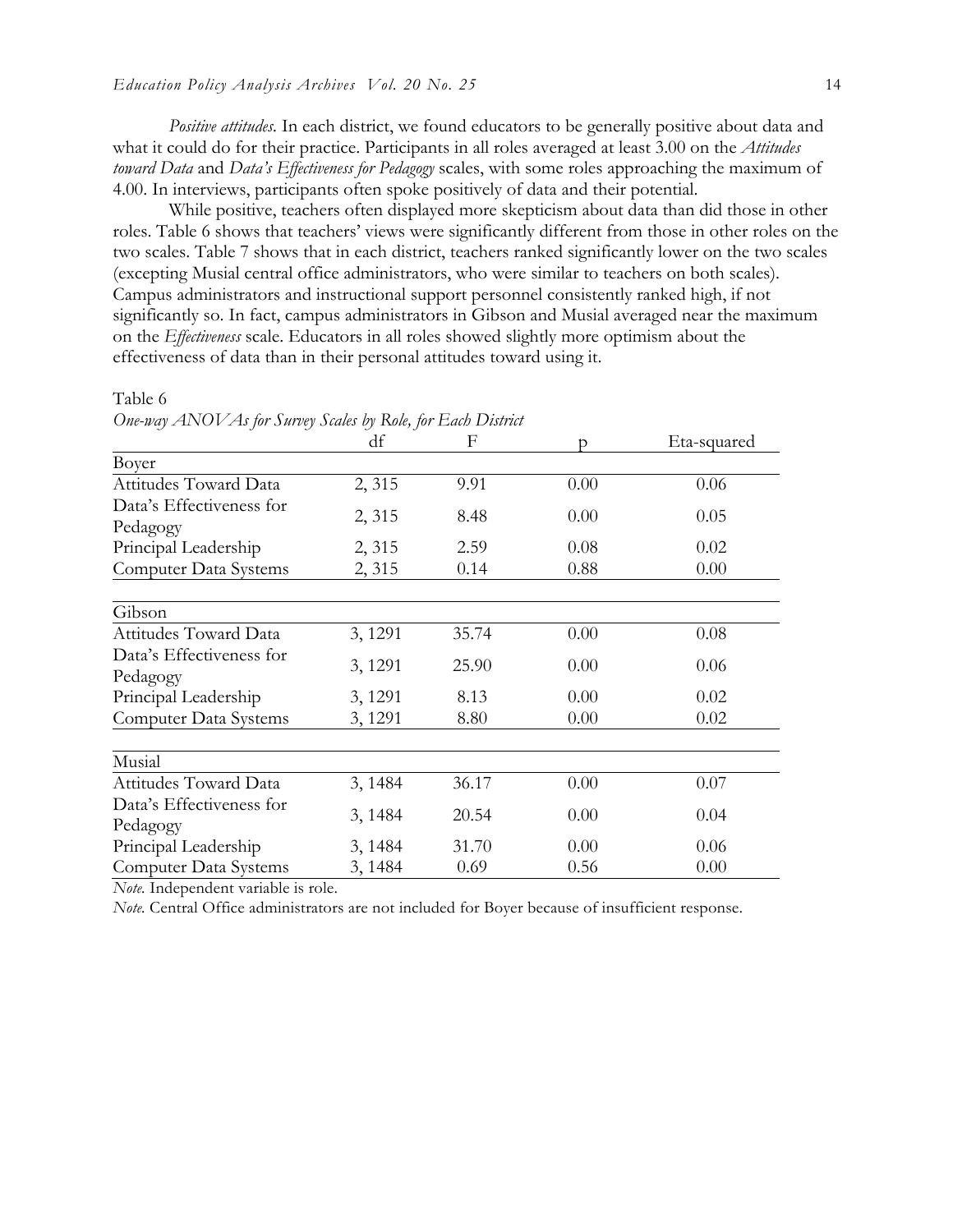Table 7

|                              |                               | Computer                     |                               |                       |
|------------------------------|-------------------------------|------------------------------|-------------------------------|-----------------------|
|                              | Attitudes                     | Effectiveness for            | Principal                     | Data                  |
|                              | Toward Data                   | Pedagogy                     | Leadership                    | Systems               |
| Boyer                        |                               |                              |                               |                       |
| Teachers                     | $3.05^{\overline{ca, is}}$    | $3.34^{\text{is}}$           | 2.97                          | 3.11                  |
| Campus Administrators        | $3.44^t$                      | 3.68                         | 2.89                          | 3.02                  |
| Central Office               | N/A                           | N/A                          | N/A                           | N/A                   |
| <b>Instructional Support</b> | 3.56 <sup>t</sup>             | $3.82^t$                     | 3.30                          | 3.13                  |
| Gibson                       |                               |                              |                               |                       |
| Teachers                     | $3.13^{\text{co,ca,is}}$      | $3.42^{\text{co,ca,is}}$     | $3.21^{\text{co}, \text{is}}$ | $3.07^{\text{ca,co}}$ |
| Campus Administrators        | $3.71^t$                      | $3.92^t$                     | $3.35^{\circ\circ}$           | $2.83^{i s,t}$        |
| Central Office               | $3.71^{\rm t}$                | $3.84^t$                     | $2.86^{\text{t,ca,is}}$       | $2.57^{is,t}$         |
| <b>Instructional Support</b> | $3.53^t$                      | $3.69^t$                     | $3.41^{\text{co,t}}$          | $3.12^{\text{ca,co}}$ |
| Musial                       |                               |                              |                               |                       |
| Teachers                     | $3.12^{ca, is}$               | $3.45^{\text{ca},\text{is}}$ | $3.26^{\text{ca,co,is}}$      | 2.94                  |
| Campus Administrators        | $3.84^{t, is}$                | $3.90^{t, co}$               | $3.53^{t, co}$                | 3.02                  |
| Central Office               | $3.03^{\text{ca}, \text{is}}$ | $3.47^{ca, is}$              | $2.62^{\text{t,ca,is}}$       | 3.00                  |
| <b>Instructional Support</b> | $3.50^{t, ca, is}$            | $3.73^{t, co}$               | $3.45^{{\rm t,co}}$           | 3.02                  |

*Note.* Means are not presented for Boyer Central Office because of insufficient response. *Note.* Significant pairwise role differences are noted by superscripts within the table.  $t =$  teachers, ca  $=$ 

campus administrators,  $\cos$  = central office, and  $\sin$  = instructional support

Interview data captures the details of these positive attitudes, which differed by district. Educators in Gibson and Musial had greater exposure to data and showed attitudes more similar to each other than to Boyer educators. Throughout Gibson and Musial, participants who were positive about data saw it as a way to support professional judgment. For them, data contributed to instruction (e.g., providing feedback about individual students, lessons, programs, or learning issues) and was an important part of reflecting collaboratively about issues of mutual concern. A Musial teacher described this attitude thusly: "Say you administer a common assessment, you go to team meeting and talk about it: the strengths you are seeing, the weaknesses. '[We discuss] How can we change our instruction to make this concept more clear?'"

In comparison, Boyer educators described their positive attitudes more vaguely than educators in Gibson and Musial. Boyer educators spoke generally, as evidenced by this teacher: "Working with another grade level teacher [on student data] before the school year is valuable. I get to learn what helps certain students." Further, Boyer administrators typically focused their positive attitudes not on themselves, but on benefits for other educators. For example, central office administrators valued data as a tool for teachers and campus administrators, but they rarely reported using data in their own work. Similarly, campus administrators were positive about data but focused on the work of teachers, not themselves.

*Barriers tempering positive attitudes.* The positive attitudes above were often tempered by day-today difficulties in using data, such as problems with computer systems, lack of time to reflect on data, and the labor-intensiveness of using data. In line with survey results, teachers in all three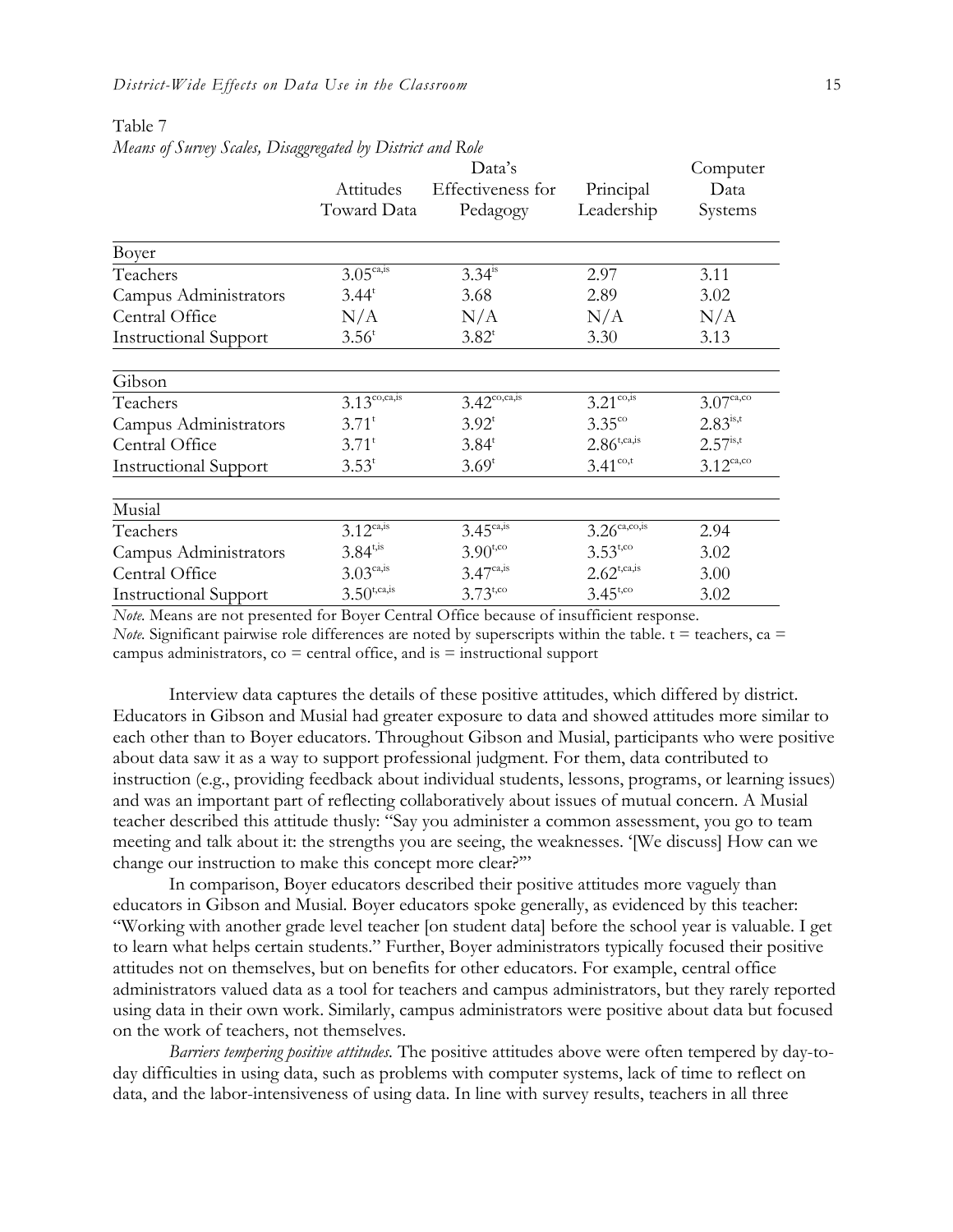districts described these barriers with more negativity than did educators in other roles. In Gibson and Musial, where data were in more frequent use, educators described barriers in greater detail and breadth than did Boyer educators.

Teachers in Gibson and Musial expressed concerns about the role that data was playing in their district; these concerns were not seen in Boyer. For example, some Musial teachers felt that data were being used to inappropriately compare or encourage unnecessary competition among campuses. One said, "We are pressured to meet standards, pressured by the data to meet standards, absolutely. They make it clear that that's very published and very public."

While teachers were most vocal about data barriers, non-teachers (campus administrators, central office educators, and instructional support educators) also shared these concerns. For example, non-teachers in Gibson were especially concerned about their lack of integrated computer data systems. They were concerned about challenges in accessing the right data and in sometimes having to rely on others to get data for them. As another example, non-teachers in Musial also expressed concerns about the difficulties of data access. Additionally, they worried about the kinds of conclusions that might be drawn from data, such as data only serving to confirm expectations, rather than expanding knowledge. A few also felt that data they had personally collected were more informative to decision making. Non-teachers in Boyer were concerned about two issues. One was lack of time – particularly, how labor intensive data use could be due to the lack of integration in their data systems. The other was a general concern that some educators might undervalue data's role in improving practice since the district already had high levels of student achievement.

# **Principal Leadership for Data Use**

Principals across the districts seemed to hold the benefits of data use in high regard (see *Attitudes Toward Data* above). Further, Table 7 suggests that participants across all three districts were generally positive about principal leadership for data use, as indicated by averages on the *Principal Leadership* scale. These views varied by role in Gibson and Musial (see Table 6), where more expectations were placed on principals to use data. In both districts, principals and their instructional support staff scored significantly higher on the *Principal Leadership* scale than did teachers and central office administrators. Central office administrators in both districts scored significantly lower on this scale than all other roles.

Nevertheless, qualitative data show that faculty struggles with data use were often connected to the leadership of their principals. These data show considerable variation in principals' leadership behaviors for data use. Further, we observed principals in Gibson and Musial more involved in leading for data use than were principals in Boyer. In the following two sections, we present detail on the positive and negative leadership approaches observed.

*Positive leadership strategies.* A few principals in our study had established structures that promoted regular, consistent data use in their schools. With the exception of one principal in Boyer, these principals worked in Gibson or Musial, and were more common at the elementary than secondary level.

A few principals were particularly active in developing robust collaborative routines. Not only did they support teacher-to-teacher collaboration, they also worked directly with teachers on data-related activities and used a collaborative, collegial style in setting expectations and plans for using data. Their teachers reported planning with their administrators at team meetings and described their administrators as committed to communicating with teachers about data. An exchange between Musial focus group teachers described this perspective:

Teacher 1: He'll come and sit down with a team.

Teacher 2: He'll pare it back for you.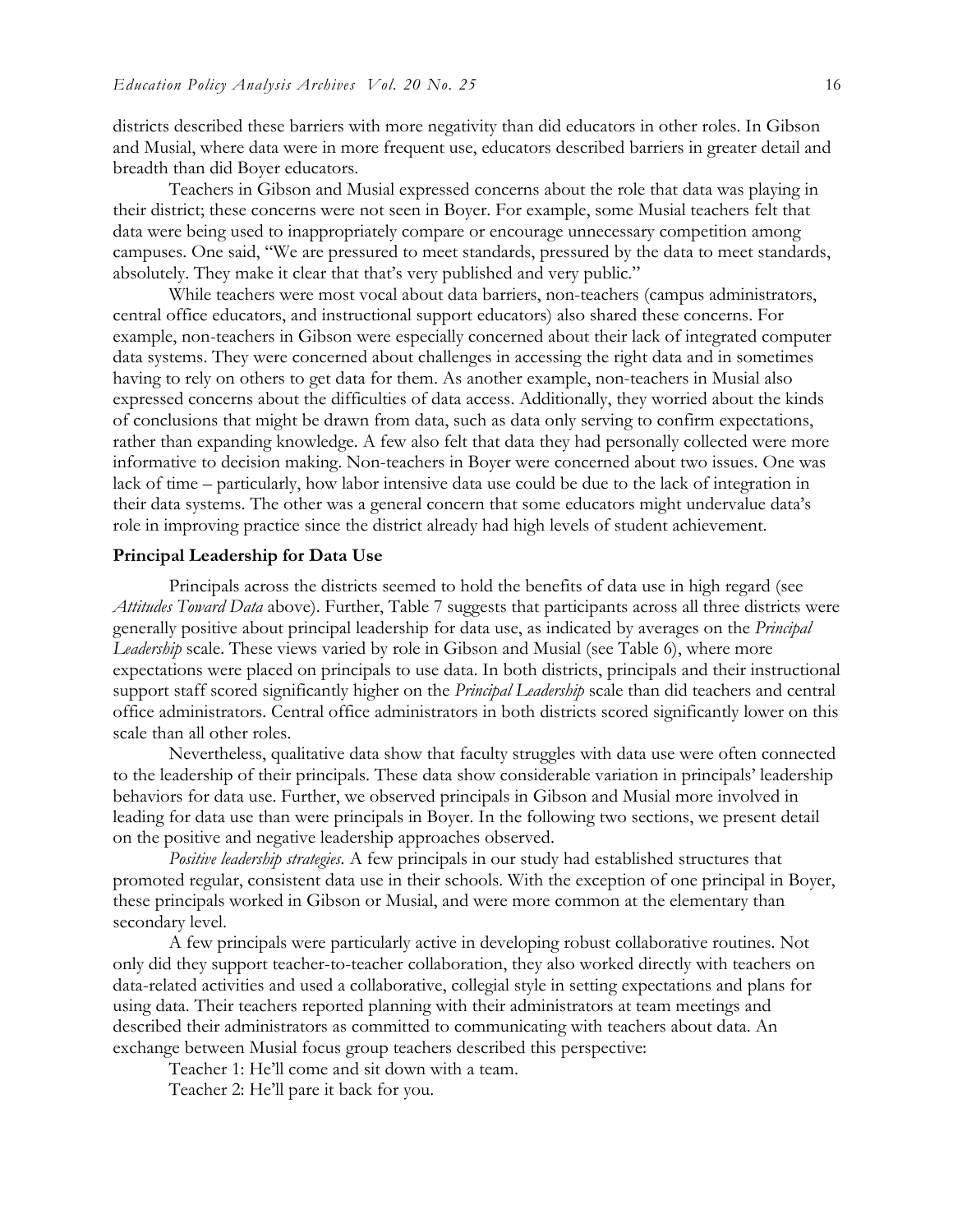Teacher 1: Yeah, he'll sit down and say, "Well, let's talk about this and how it works." He wants to know how we're doing things, what's the growth, he's very serious about that.

Similarly, a handful of campuses stood as examples for how administrators and teachers could be in strong agreement about how and why data can contribute to improving schooling. Notably, we heard talk at these campuses that suggested data use was a substantive part of everyday work, fostered by leaders and sustained by the interactions and activities of faculty.

Examples of other structures included explicit time set aside for faculty to examine data use, varied forms of collaboration (e.g., grade-level teams, vertical teams, interdisciplinary teams), and instructional coaches trained to support teachers in using data. Further, principals that appeared to be more skilled at using data were better able to help faculty learn to use data systems, lead discussions on the meaning of data, and promote effective questioning.

*Negative leadership strategies.* Unfortunately, many more principals were employing few of these strategies, or were using strategies that had negative effects. In these schools, teachers directly expressed frustration with their administrators' attempts to lead for data use – their negativity often was expressed first toward data explicitly, but frequently transitioned toward comments critical of their principals' leadership behaviors.

Many teachers were critical of the data skills of their principals and some said their principals did not engage in any significant data analysis. One Gibson teacher described how this affected faculty data use:

There are leaders on this campus who don't know how to analyze the data. And so you have pockets of teachers who really good at using and analyzing data, and then you have pockets of teachers who just follow along with what those folks are doing, but they have no idea how to access any of their data.

Some principals and faculty described a directive, "top down" approach to leading the use of data. Many of these campuses were quite involved in using data, but there was little evidence of collegiality. In fact, teachers at these campuses more frequently spoke of data use as a monitoring exercise, as this Gibson teacher did: "They want 'proof' that we're analyzing data – they don't just let me go analyze my data. I don't need to write anything down, I need to absorb it. In my opinion, they want stuff written down so it's proof that I've looked at the data."

We also heard of leadership behaviors that seemed punitive in nature. For instance, teachers at one Musial campus said that their principal posted lists of teachers whose failure rates were greater than ten percent. Another example came from a Gibson campus, where teachers reported being called in to discuss data with their administrators when assessment scores were not up to par; these teachers reported feeling that the tone of these discussions was punitive.

Our data revealed few instances in any district of principals structuring time for faculty to examine and reflect upon data. There was no evidence that principals were limited by district policies in their ability to provide time for data. In fact, there were instances where district policy enabled faculty collaborative time (e.g., PLCs, common planning time), but principals rarely specified that their faculties spend that time using data. As a consequence, it was common for teachers at all three levels to describe their use of data occurring before school, after school, at lunch, or on their conference period. Further, there were few examples where principals provided structure for how the time set for using data could be spent (e.g., guiding questions, analysis protocols).

Teachers often reported mixed feelings about their interactions with administrators. In Gibson and Boyer, some teachers worried that administrators did not respect other demands on teachers' time. This was especially so for teachers who were asked to perform burdensome and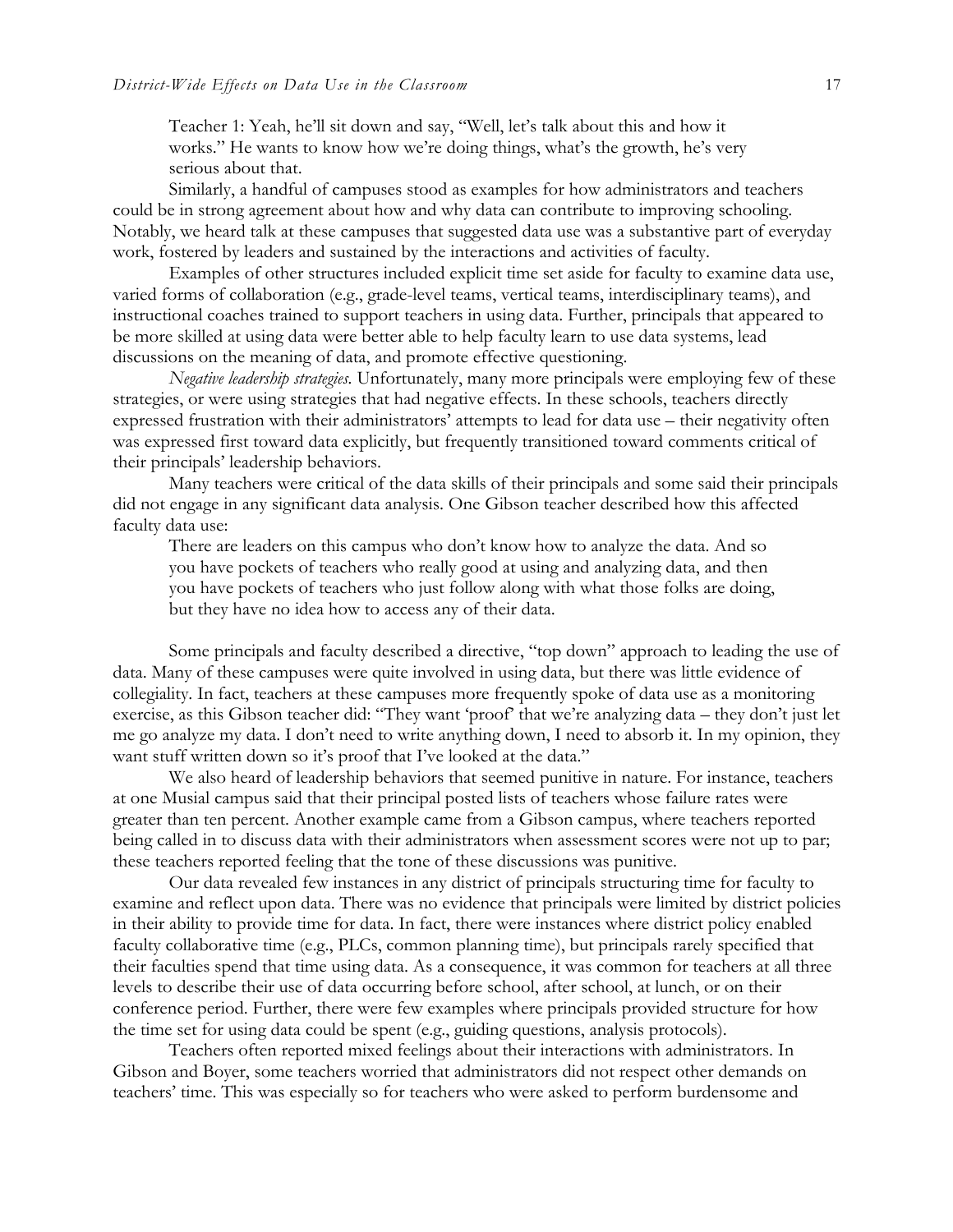redundant activities, such as hand copying data in preparation for meetings or creating paper records for administrators as "evidence" of collaboration. In Musial some teachers were concerned that collaborative data events were more about creating "lockstep" and predetermined practices, rather than about innovating solutions for students.

Finally, we were struck by the disconnect we observed between teachers and principals at many schools in each district. At some schools, it felt as if administrators and teachers were talking about two completely different schools. For example, we frequently encountered schools where administrators cited clearly articulated expectations for using data, but teachers were unable to articulate these same expectations. As another example, administrators in one Gibson school described themselves and their faculty as avid users of data and provided many examples and artifacts showing how their school used data. However, teachers at this school were negative toward data, reported using it infrequently, and were suspicious of their principal's motives around using data.

#### **Computer Data Systems**

We defined a "data system" as any computer-based tool that helped educators examine student data. Under this definition, the data revealed a diversity of systems employed in each district: 39 distinct systems were found in Boyer, 58 were found in Gibson, and 68 were found in Musial.

While the variety of systems was large, many provided data that was fed into to three general types of systems: (1) student information systems (SISs), which typically handle day-to-day student information, such as scheduling, course grades, and demographic information; (2) assessment systems, which rapidly organize test results; and (3) data warehouses, which integrate data from a variety of systems and provide a comprehensive, longitudinal view of student performance.

In the following, we first provide three sections presenting an overview of data systems in each district. Next, we offer a section that describes the uses of these systems, followed by a section outlining issues in integrating these systems. Finally, we provide a section that outlines educator attitudes toward these systems.

*Systems in Boyer.* Of the study districts, Boyer was the least advanced in its data technologies. Their SIS was not technically an SIS, but an electronic gradebook built to handle grades and other student data. Boyer employed two separate assessment systems: one geared toward collecting, analyzing, and reporting district- or state-level test results (e.g., district benchmarks and state achievement tests), and the other geared toward providing regular, formative assessment data to teachers. Boyer had no data warehouse to integrate various systems.

*Systems in Gibson.* Gibson employed an SIS for day-to-day information, as well as an assessment system for providing assessment data. There existed a data warehouse in Gibson, but it was not user-friendly in the ways that it integrated or presented data; consequently, the data warehouse typically was used only to organize and access district- and state-level tests.

*Systems in Musial.* Musial also employed an SIS for day-to-day information and an assessment system for providing assessment data. Although Musial technically had a data warehouse, it did not exist for many educators in a practical sense: due to site license issues, most educators (and all teachers) did not have direct access to the data warehouse. The data warehouse provided reports that pulled data from many disparate systems, but access problems had created bottlenecks in accessing these reports. Further, when reports arrived, they typically were in the form of a large Access or Excel file.

*System uses.* Table 8 shows the number and percent of educators that reported weekly use of their district's various systems. In each district, the SIS was the most prevalently used system.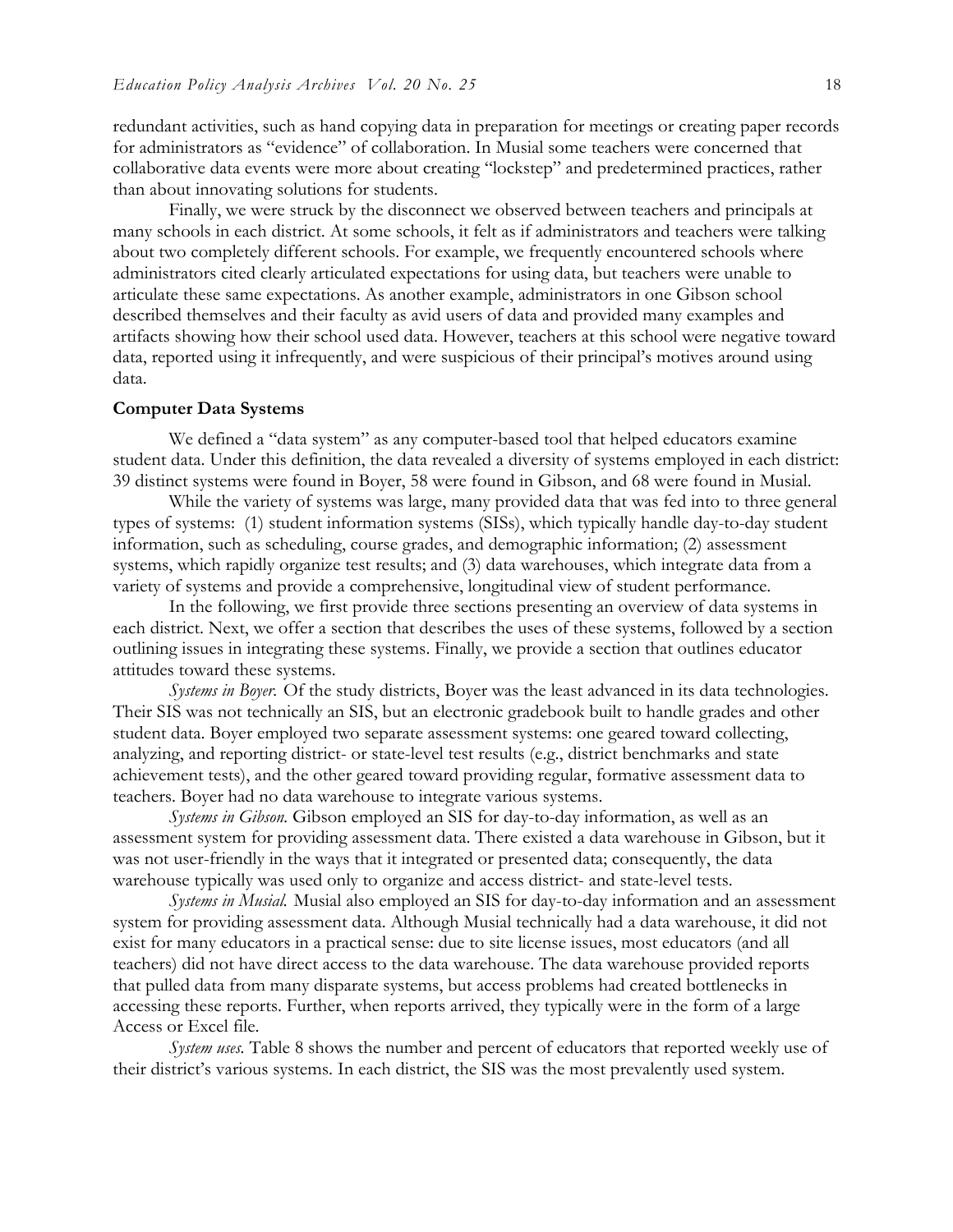Otherwise, these numbers reflect the diversity of technological contexts in the three districts – no clear patterns were apparent across district or role.

# Table 8

*Number and Percent of Participants Using Data Systems Weekly or More, Disaggregated by District and Role*

|                              |             | Assessment   | Data        | Other       |
|------------------------------|-------------|--------------|-------------|-------------|
|                              | <b>SIS</b>  | System       | Warehouse   | System      |
| Boyer                        |             |              |             |             |
| Teachers                     | 258 (91%)   | 64 (23%)     | N/A         | 49 (17%)    |
| Campus Administrators        | 11 $(85\%)$ | 3(23%)       | N/A         | $2(15\%)$   |
| Central Office               | N/A         | N/A          | N/A         | N/A         |
| <b>Instructional Support</b> | $14(67\%)$  | $3(14\%)$    | N/A         | 5(24%)      |
| Gibson                       |             |              |             |             |
| Teachers                     | 479 (43%)   | 161 $(14\%)$ | 138 (12%)   | $177(16\%)$ |
| Campus Administrators        | 46 $(74%)$  | $10(16\%)$   | 30 $(48\%)$ | $33(53\%)$  |
| Central Office               | 13(38%)     | $4(12\%)$    | 11 $(32\%)$ | 14 $(41\%)$ |
| <b>Instructional Support</b> | 27(33%)     | $17(21\%)$   | 30(37%)     | $18(22\%)$  |
| Musial                       |             |              |             |             |
| Teachers                     | 1097 (90%)  | $120(10\%)$  | 54 $(4\%)$  | 211 (17%)   |
| Campus Administrators        | 34 $(65\%)$ | 25 (48%)     | 20(39%)     | 25 (48%)    |
| Central Office               | 22 $(31\%)$ | $7(10\%)$    | 13 $(18\%)$ | 31 $(43\%)$ |
| <b>Instructional Support</b> | 47 $(32\%)$ | 35 $(24%)$   | $13(9\%)$   | 57 (39%)    |

*Note*: Percent of participants reporting weekly or more use given in parentheses.

*Note.* Boyer does not have a data warehouse

*Note.* Figures are not presented for Boyer Central Office because of insufficient response.

Although the distinctions between SISs, assessment systems, and data warehouses may seem clear, we found that districts sometimes attempted to "stretch" the intended use of their systems to meet locally desired ends. Thus, systems might be used in ways for which they were not necessarily designed. For example, the Boyer electronic gradebook was being used by central office members as an SIS and doubled for some teachers as both an SIS and gradebook. The Gibson data warehouse provided another example: although it could provide data integration, it typically was applied as an assessment system.

We heard some instances of data systems facilitating work, but much more commonly heard how technical limitations suppressed data use. For example, many Musial educators described the "information overload" they felt with the large Excel files or stacks of printouts they received. Gibson educators often experienced a slow turnaround time for feedback regarding district-based assessments. Boyer educators rarely described using their systems in ways that were not compliance oriented (e.g., state achievement reports or student documentation).

*System integration.* In every district, many educators described the desire for easy to access, integrated information about students. They wanted the various systems in their district to connect in a way that offered one-stop access to all data, as described by a Musial principal: "This district wants to be data driven. They value it. They have tons of data, but not one good solid system."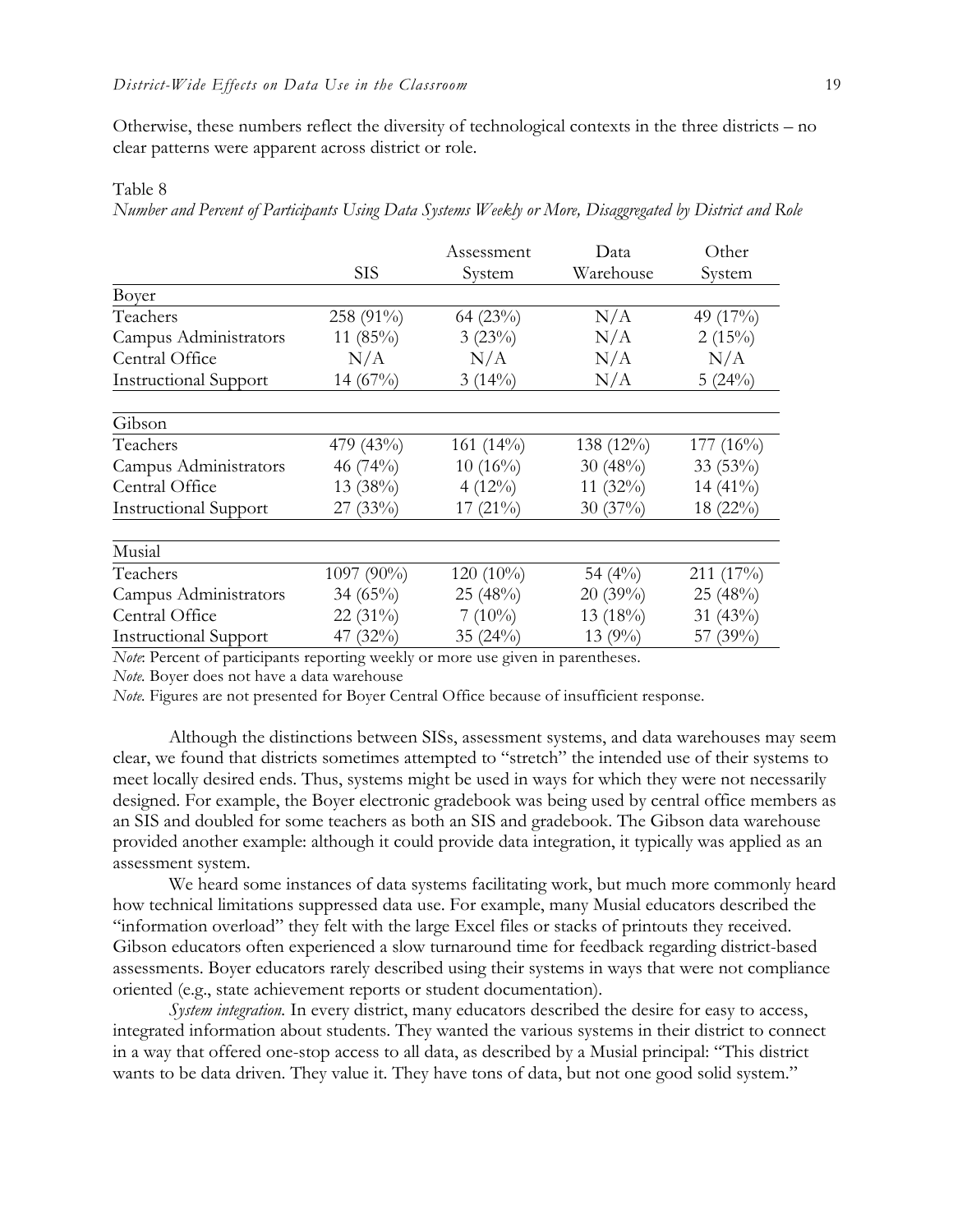District administrators in each district recognized this problem and each district was addressing it in a different way. Boyer administrators were considering a data warehouse and saw participating in our study as one way in which they might prepare themselves for the "next level" in data system implementation. Gibson was developing plans to obtain a more dynamic data warehouse that could provide more refined, comprehensive, and timely views on students. Musial was working to expand licenses to allow teachers access to the data warehouse. This work included developing a user-friendly system interface, as well as tasking a central office administrator to help ensure that educators' interests were represented in the new interface.

Educators in each district were going to great lengths to compensate for lack of integration. Several educators in each district described using self-built and maintained systems (e.g., Excel, Access, or paper and pencil) in order to aggregate and analyze their students' data. Although more work-intensive and less powerful than the output from an integrated system, the resultant analyses were often described as useful. A Gibson assistant principal described one such self-built system used in his school:

Every teacher has a folder and a corresponding spreadsheet that has every single one of their students on it. Each student has their ethnicity next to their name, along with the class period that they're in. And what this allows the teacher to do is enter the data after an assessment is taken, and the teacher will then be able to sort through this to see how students in different classes did by ethnicity and (standard). And then they'll be able to target their intervention by specific (standard) in a special intervention period, where the students go to a particular intervention based upon need. So it's a quick way for teachers to have an at-a-glance look at how the kids are doing on what they're teaching in the classroom.

We uncovered these self-designed systems at every level of every district, sometimes shared across teams or buildings via email or a school common drive. In some cases, "power users" were assigned the task of querying, assembling, and distributing these makeshift approaches to integrating data.

*Attitudes toward data systems***.** Table 6 shows that scores on the *Computer Data Systems* scale only differed by role in Gibson. Table 7 shows that teachers and instructional support staff in Gibson perceived their data systems more positively than did campus administrators and central office personnel.

Interview data in all three districts revealed stronger negative attitudes than did survey data. Typically, educators in all three districts were highly frustrated with the amount of time it took to access and analyze data, and most of their frustration resulted from a lack of system integration. Lacking an integrated data system, educators in each district reported that the time burdens of generating and compiling data left little time to actually use the data. For example, educators in each district reported spending too much time pulling together data from disparate systems and some reported hand-copying data to ready it for use. This was especially so in Gibson and Musial, where some described using their time to fill out forms that could otherwise have been pre-populated by computer data systems. One Gibson teacher described one such example, saying, "We took the [data system] printout and copied the same information in a watered-down format onto another sheet of paper … yes, it divided things I was strong in and weak in, but I could have done that on the printout." Educators in every district saw such labor-intensive routines as untenable in light of today's advancements in technology.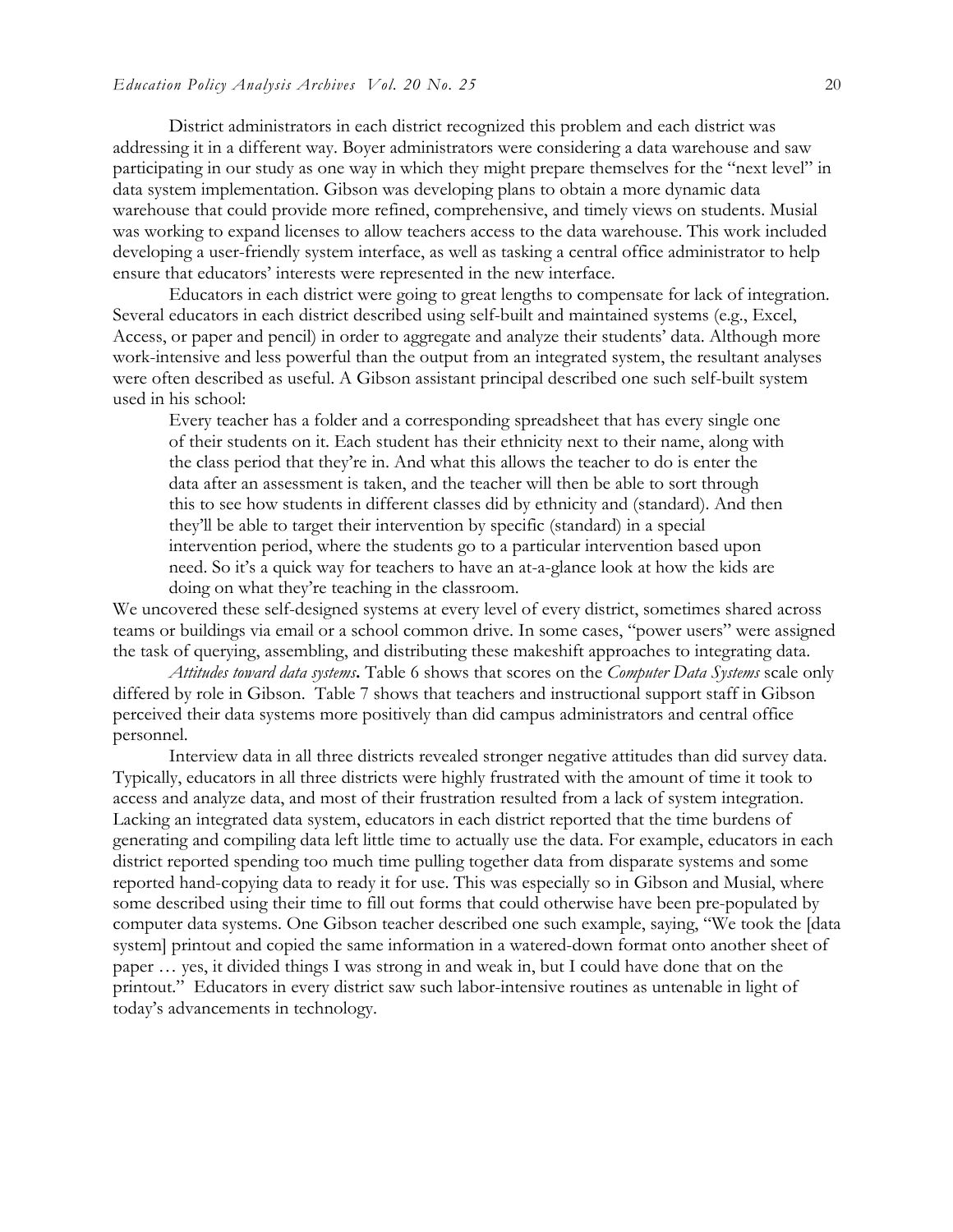# **Discussion**

The goal of the present study was to examine how practices at every level of the district affect the use of data in the classroom. We addressed this goal by exploring uses of data, attitudes toward data, principal leadership, and computer data systems. Educators were ambivalent in their attitudes toward data – they often could see how using data could improve practice, but were negative about the barriers that made data use hard for them. Many of these barriers related to principal leadership and data systems. Some principals in this study were shown to be employing multiple leadership strategies to facilitate faculty data use; in those schools, attitudes were good and data supported educational practice. Unfortunately, more principals were employing few such strategies; in those schools, educators reported negative attitudes, and had difficulty using data to improve practice. Results also showed a range of hardships and wasted time caused by inefficient computer data systems. Most importantly, these factors together affected how data use translated into knowledge and practice.

Fortunately, many of these barriers are ones that can be handled structurally. Formal district policies for using data were largely absent from our results, so we suggest that districts can support and facilitate classroom practice by attending to data-related district policy. That is, districts can improve how data inform practice if leaders are intentional about writing and codifying district policy to alleviate the barriers found in the present study. In the following sections, we provide discussion of five areas that district leaders might consider when creating policy: context, attitudes, principal leadership, computer data systems, and focus on all learners.

## **Context**

Context can be important in considering district data use policies. However, our results suggest that, regardless of context, districts may be dealing often with similar policy issues. We identified a few findings that were considerably different from district to district; other differences existed only in details specific to each district.

One finding from this study depended strongly on context: the interaction of context and policy environment seemed to affect how data were used. Gibson and Musial were averageachieving districts looking to improve, so there was a stronger response to accountability ratings in these districts than in Boyer. The attention given to accountability ratings in Gibson and Musial sometimes seemed to distract principals and other leaders from the bigger picture of teaching and learning. Educators in the high-achieving Boyer district did not view their students' achievement in terms of accountability. Still, accountability had an effect on data use in Boyer, because many educators saw data use as accountability-related and thus believed that data use did not apply to them. Thus, the accountability system created little motivation in Boyer to engage in data use.

For most other findings, context mattered only in detail. For instance, regardless of district, we found that educator attitudes toward data were often ambivalent because of barriers, but the barriers themselves often depended on district. As another example, all districts had integration problems with their data systems, but the responses to this problem varied by district.

#### **Attitudes**

Attitudes toward data have been shown by prior research to be important: in exemplary contexts, studies have shown attitudes toward data to be positive and educators believed that data use positively supported their practice (Wayman & Stringfield, 2006; Datnow et al., 2007; Lachat & Smith, 2005). However, studies in these contexts rarely present the daily barriers shown in our data. Our data showed attitudes toward data were remarkably positive, even in the face of these barriers. Positive perceptions of data's potential seemed to be what kept educators using data, because many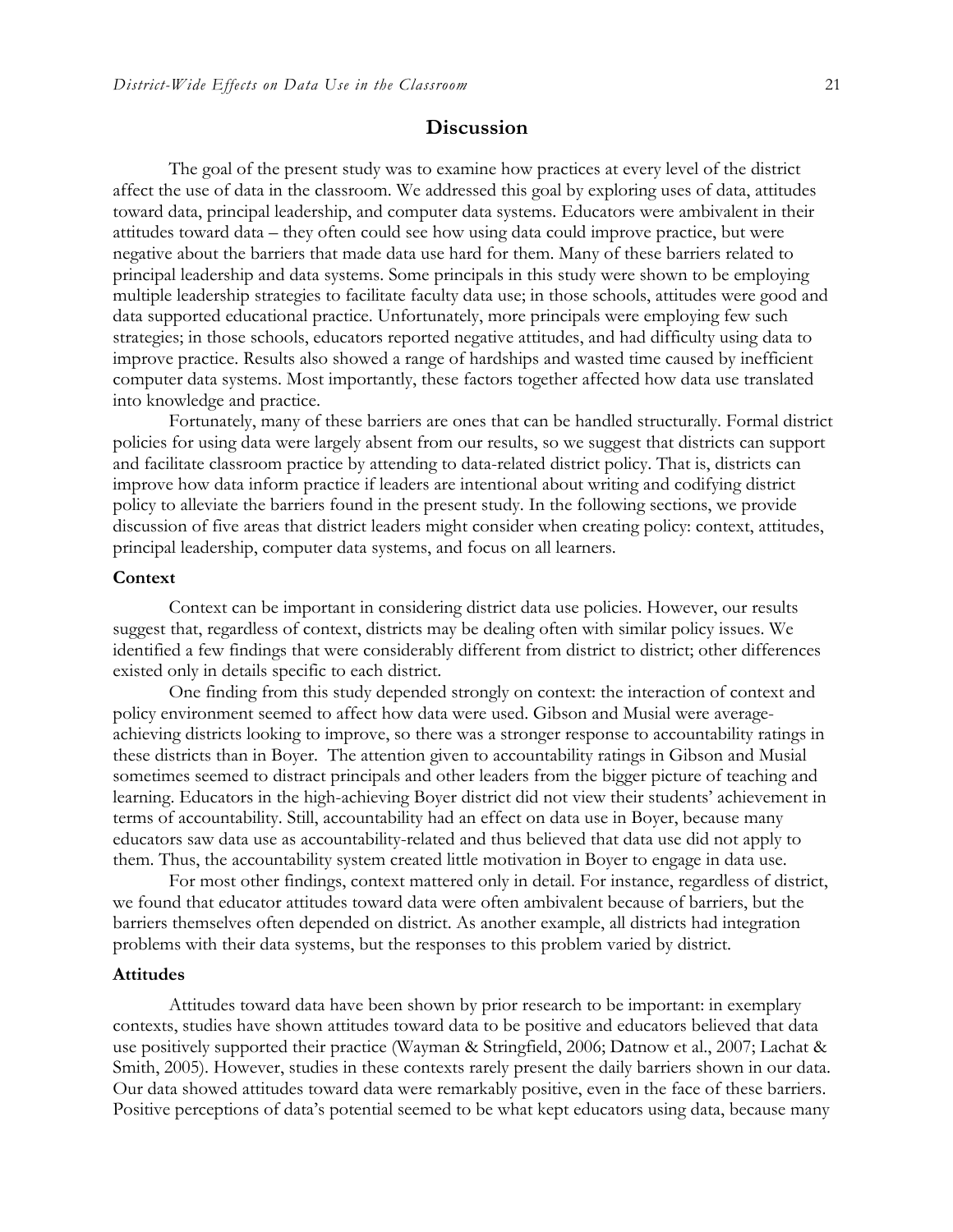thought data could help them in their practice. Consequently, educators sometimes even constructed time-consuming workarounds in order to use data.

This notwithstanding, it must not be ignored that educator attitudes in our study often were negative toward what data use did *to them*. At first glance, this seemed related to role: survey data indicated that teachers were consistently more negative than administrators or support staff about using data. However, in triangulating survey data with interview data, we came to interpret these attitudes as related to everyday practice, not role: attitudes toward data were mostly related to the barriers and problems educators faced.

We surmise that teachers were typically more negative than other roles because the nature of how they worked with data made them subject to more barriers. To contrast, instructional support staff used data frequently, but were often more positive. Instructional support jobs often carried natural structures that enabled them time and other supports, so it is possible instructional support staff did not face the day-to-day barriers that teachers did. It is reasonable to conclude that if the activities associated with data make it harder for one to do one's job, then one would be understandably negative about data – regardless of role.

In considering how attitudes might shape district policy, there is a bright spot in these results: attitudes seem to be influenced by structural barriers and these structures can be affected by district policy. District policies can be written to improve a number of complaints found in our study, such as time to use data, learning opportunities, expectations for data use that align with improved practice rather than accountability compliance, principal leadership, and data systems.

# **Principals**

Numerous studies have suggested that the principal is important to the success of a data initiative (e.g., Wayman & Stringfield, 2006; Copland, 2003; Datnow et al., 2007). In the present study, the connection between a principal and faculty appeared to greatly affect how data were used; this connection seemed to depend on the strategies employed by the principal. In schools where principals intentionally employed strategies to support data use to improve student learning, teachers typically reported better attitudes and more effective data use. In schools where principals employed fewer or negative strategies, attitudes were worse and data use was reported to be less effective. In these schools, teachers were often left to deal with data on their own – not just in terms of the meaning they drew from it and subsequent change in practice, but also in structures, such as time and data access.

District policies can address principal leadership strategies in a number of ways. Some are relatively simple. For instance, policies could provide for professional development that helps principals learn how to use data-related leadership strategies. Or, policies could contain a list of the types of strategies that district leaders believe may be most effective in the district context (see Wayman, Spring, Lemke, & Lehr (2012) for a research-based inventory of such strategies). Policies such as these may seem obvious, but we saw no evidence that any of our districts had addressed principal leadership in any structured way.

While these policies are an important first step, the current study provides evidence that simple policies such as these – those that only mandate action – are not sufficient. Policies must additionally provide elaboration and support for how these actions may be implemented. For example, our findings highlighted district policies that provided building-level educators time to collaborate (e.g., PLCs, common planning time). Despite these structures, principals rarely encouraged or required this time to be allocated to analyzing data. In this case, principals were not limited by district policy in providing faculty time to use data, but were not fully supported by this policy because it only *created* collaborative time. Thus, even in the presence of these policies, many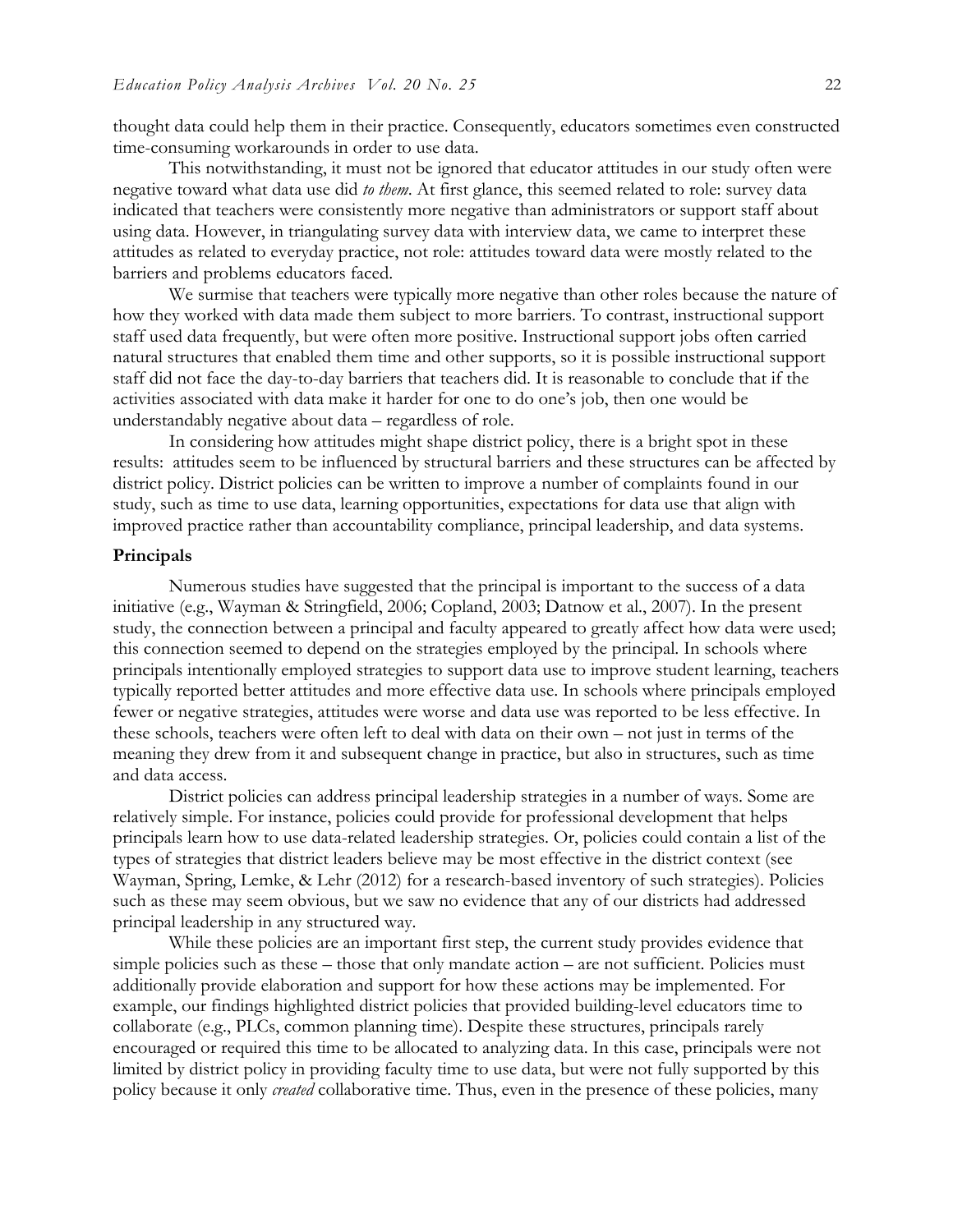teachers still reported insufficient time to use data. These policies would have been more effective with regard to data use if they had been written to also provide support for what went on in that time. For instance, a policy could require that this time be dedicated to data use a certain number of days per week and could provide guidance regarding key problems to work on.

#### **Computer Data Systems**

Results of this study, like others (e.g., Wayman & Stringfield, 2006; Lachat & Smith, 2005; Means et al., 2010), make it clear that educators need integrated, one-stop access to the data they want to use. Integration was so important to the educators in the present study that many improvised time-consuming methods to connect various pieces of data. The results of this study additionally showed how ineffective data systems affected attitudes toward data and the progression from data to information to practice.

Clearly, any district that chooses to make data an important part of their educational experience should enable some way to integrate data so that educators have one-stop access to all the data that are available. But our findings show that the use of these systems is often more complex than merely enabling the hardware. For instance, users and districts were sometimes applying these systems in ways different than envisioned by system designers. Cho and Wayman (2012) suggested a reason for this: system use is dependent on the sense that the user makes of it. They further suggest that preconceptions about data systems, data, and their utility for practice serve as a lens for determining what is meaningful about a system. . Thus, educators may have certain expectations, potential uses, or kinds of practices in mind before accessing data. This may promote some system features as worthy of use or adaptation, while obscuring the significance of others.

Consequently, district policies for data systems should be twofold: Besides providing the means for providing one-stop, integrated access, policies must also attend to how the system will fit into the everyday work of the educator. We posit that data systems should be at the center of every district policy about data use. For instance, a policy dealing with professional learning should outline how the data system will be used to support skills educators gain during professional learning sessions. Or, a policy supporting principal time structures should also describe how the data system may be used to make use of this time more productive.

### **Focus on All Learners**

Our results showed data use being focused primarily on struggling learners. We believe this is probably the case in most districts – while prior research has not explicitly identified or quantified this result as in the current study, almost all of the uses of data described in prior research involve struggling learners (e.g., Anderson et al., 2010; Wayman & Stringfield, 2006; Datnow et al., 2007; Lachat & Smith, 2005; Marsh et al., 2010; Young, 2006). Focusing on struggling learners is an absolute necessity; this fact has been underscored in the current accountability climate. However, we also caution against narrowing data use to focus on one group of students, because narrowing toward one group does not fit how schools work. Instead, we suggest that a data initiative will be more successful for struggling and non-struggling students alike if it is focused on formative opportunities for every student throughout the district. District data policies should be written to describe how this focus on all students will raise the achievement of struggling learners through increased differentiation or other sound practices.

# **Conclusion**

Most of the educators in our study wanted data to be used to support classroom practice. Unfortunately, they faced barriers and problems that sometimes made this hard to do. Our personal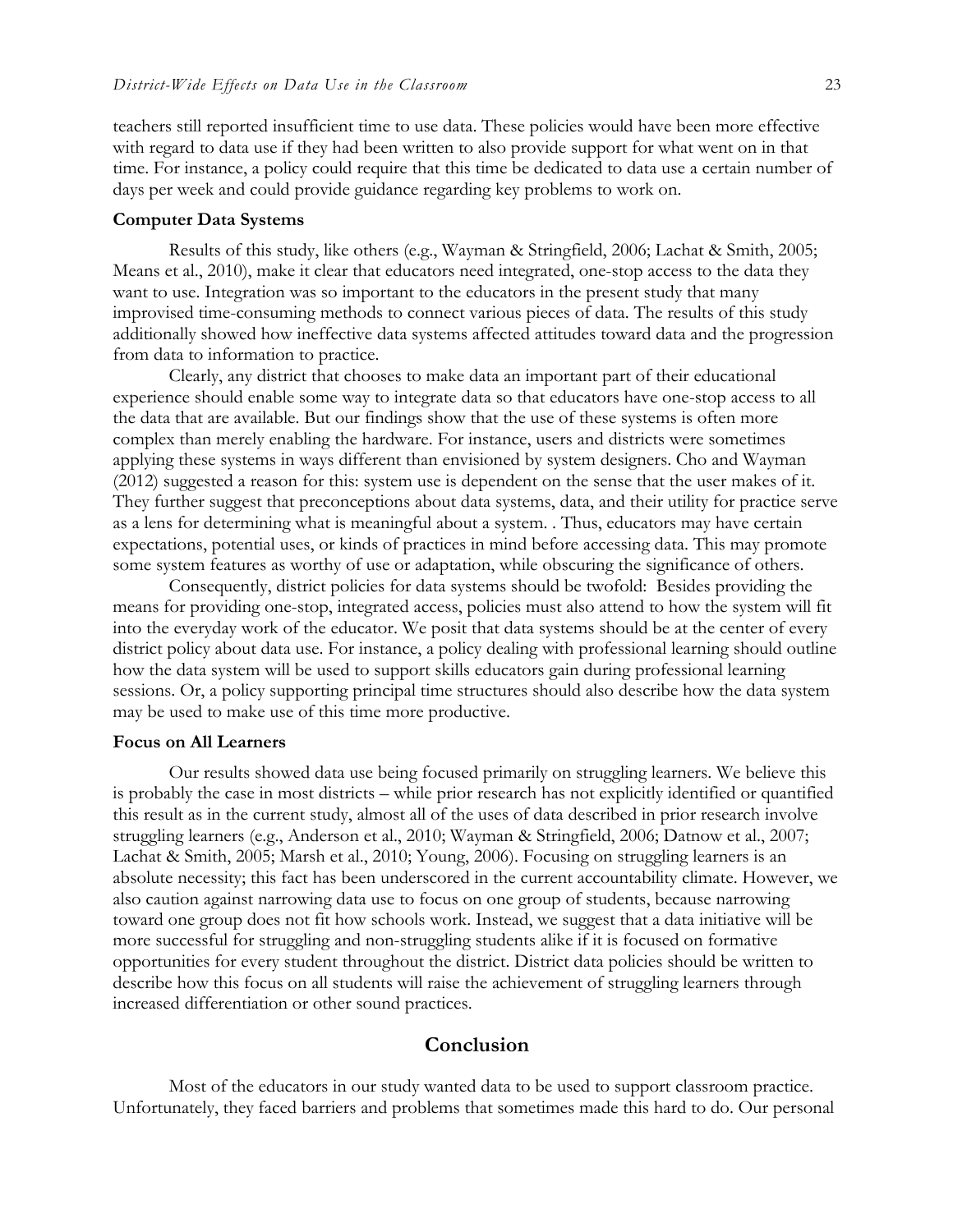experience and our reading of the literature indicate that many districts across the United States are in the same situation as our study districts.

While we found that the influences on data use were numerous and complex, we also believe that many influences can be made positive by effective district policy. Unfortunately, our districts had very few – if any – policies related to data use. On the bright side, some of these policies can be easily written. Further, a little bit of policy may go a long way toward improving conditions around data use.

If districts are to write effective policy, they must keep in mind that, at the heart, the findings of this study speak to how data use fits (or does not fit) into the everyday work of education. Thus, it is likely that district policies grounded in compliance will not be effective, but policies that react to and support the ways that educators work will be effective.

We believe that the effective use of data can be a strong contributor to educational practice. However, we believe this hypothesis cannot be confirmed until contexts are created where a variety of factors support data use district-wide. This study has presented new information toward making these supports a reality and we hope to see such supports become commonplace in the coming years.

# **References**

- Alavi, M., & Leidner, D. E. (2001). Review: Knowledge management and knowledge management systems: Conceptual foundations and research issues. *MIS Quarterly*, *25*(1), 107-136.
- Anderson, S., Leithwood, K., & Strauss, T. (2010). Leading data use in schools: Organizational conditions and practices at the school and district levels. *Leadership and Policy in Schools, 9*(3), 292 – 327, DOI: 10.1080/15700761003731492.
- Carlson, D., Borman, G. D., & Robinson, M. (2011). A multi-state district-level cluster randomized trial of the impact of data-driven reform on reading and mathematics achievement. *Educational Evaluation and Policy Analysis* 33(3), 378398.
- Cho, V. & Wayman, J. C. (2012, April). *Districts' efforts for data use and computer systems.* Paper presented at the 2012 Annual Meeting of the American Educational Research Association, Vancouver, Canada.
- Coburn, C.E., Honig, M.I., and Stein, M.K. (2009). What's the evidence on districts' use of evidence? In J. D. Bransford, D.J. Stipek, N.J. Vye, L.M. Gomez, and D. Lam (Eds.), *The role of research in educational improvement* (67-87). Cambridge: Harvard Education Press.
- Copland, M. A. (2003). Leadership of inquiry: Building and sustaining capacity for school improvement. *Educational Evaluation and Policy Analysis, 25*, 375–395.
- Datnow, A., Park, V., & Wohlstetter, P. (2007). *Achieving with data: How high-performing school systems use data to improve instruction for elementary students.* Los Angeles: University of Southern California, Rossier School of Education, Center on Educational Governance.
- Earl, L. & Fullan, M. (2003). Using data in leadership for learning. *Cambridge Journal of Education, 33*(3), 383-394.
- Halverson, R., Prichett, R. B., & Watson, J. G. (2007, May). *Formative feedback systems and The New Instructional Leadership*. Retrieved June 30, 2011 from http://www.wcer.wisc.edu/publications/workingPapers/Working\_Paper\_No\_2007\_03.pdf
- Hamilton, L., Halverson, R., Jackson, S. S., Mandinach, E., Supovitz, J. A., Wayman, J. C. (2009). *Using student achievement data to support instructional decision making*. Washington D.C.: Institute of Education Sciences and the National Center for Education Evaluation.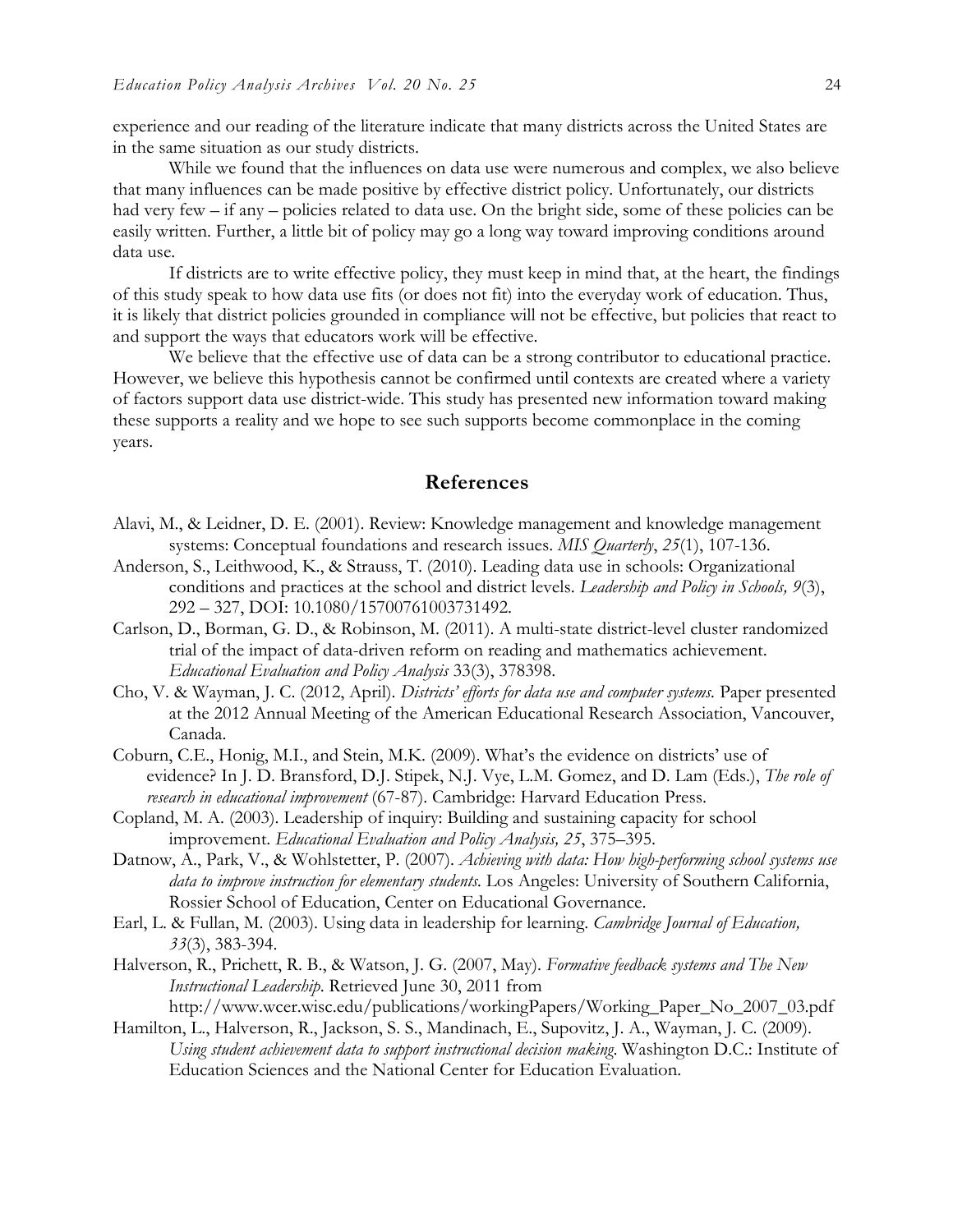- Honig, M. I. & Coburn, C. (2008). Evidence-Based Decision Making in School District Central Offices. Educational Policy, 22(4), 578-608.
- Ingram, D., Louis, K. S., & Schroeder, R. G. (2004). Accountability policies and teacher decision making: Barriers to the use of data to improve practice. *Teachers College Record, 106*, 1258– 1287.
- Kerr, K. A., Marsh, J. A., Ikemoto, G. S., Darilek, H., & Barney, H. (2006). Strategies to promote data use for instructional improvement: Actions, outcomes, and lessons from three urban districts. *American Journal of Education, 112*(4), 496–520.
- Knapp, M. S., Swinnerton, J. A., Copland, M. A., & Monpas-Huber, J. (2006). *Data-informed leadership in education*. Seattle, WA: Center for the Study of Teaching and Policy, University of Washington.
- Lachat, M. A., & Smith, S. (2005). Practices that support data use in urban high schools. *Journal of Education for Students Placed At Risk, 10*(3), 333–349*.*
- Long, L., Rivas, L. M., Light, D., & Mandinach, E. B. (2008). The evolution of a homegrown data warehouse: TUSDstats. In Mandinach, E. B., & Honey, M. (Eds.), *Data-driven school improvement* (pp. 209-232). New York, Teachers College Press.
- Mandinach, E. B., Honey, M., Light, D., Brunner, C. (2008). A conceptual framework for datadriven decision making. In Mandinach, E. B., and Honey, M. (Eds.), *Data-driven school improvement.* New York: Teachers College Press.
- Marsh, J. A., McCombs, J. S., Martorell, F. (2010). How instructional coaches support data-driven decision making: Policy implementation and effects in Florida middle schools. *Educational Policy, 24*(872).
- May, H. & Robinson, M. A. (2007). *A randomized evaluation of Ohio's Personalized Assessment Reporting System (PARS).* Madison, WI: Consortium for Policy Research in Education.
- Means, B., Padilla, C., DeBarger, A., and Bakia, M. (2010). *Implementing data-informed decision-making in schools—Teacher access, supports and use.* Washington, D.C.: U.S. Department of Education Office of Planning, Evaluation and Policy Development. Retrieved February 27, 2012 from www.ed.gov/about/offices/list/opepd/ppss/reports.html.
- Miles, M., & Huberman, A. M. (1984). *Qualitative data analysis: A sourcebook of new methods.* Beverly Hills, CA: Sage.
- Stringfield, S., & Datnow, A. (2002). Systemic supports for schools serving students placed at risk. In Stringfield, S., & Land, D. (Eds.) (2002). *Educating at-risk students.* Chicago: National Society for the Study of Education.
- Supovitz, J. A. (2010). Knowledge-based organizational learning for instructional improvement. In Hargreaves, A., Lieberman, A., Fullan, M., & Hopkins, D. (Eds.). *Second international handbook of educational change* (pp. 707-723). New York: Springer.
- Supovitz, J. A., & Klein, V. (2003). *Mapping a course for improved student learning: How innovative schools systematically use student performance data to guide improvement*. Philadelphia: Consortium for Policy Research in Education.
- Tuomi, I. (1999). Data is more than knowledge: Implications of the reversed hierarchy for knowledge management and organizational memory. *Journal of Management Information Systems, 16*(3), 103.
- Valli, L., & Buese, D. (2007). The changing roles of teachers in an era of high-stakes accountability. *American Educational Research Journal, 44*(3), 519–558.
- Vasquez Heilig, J. & Darling-Hammond, L. (2008). Accountability Texas-style: The progress and learning of urban minority students in a high-stakes testing context. *Educational Evaluation and Policy Analysis. 30*(2), 75-110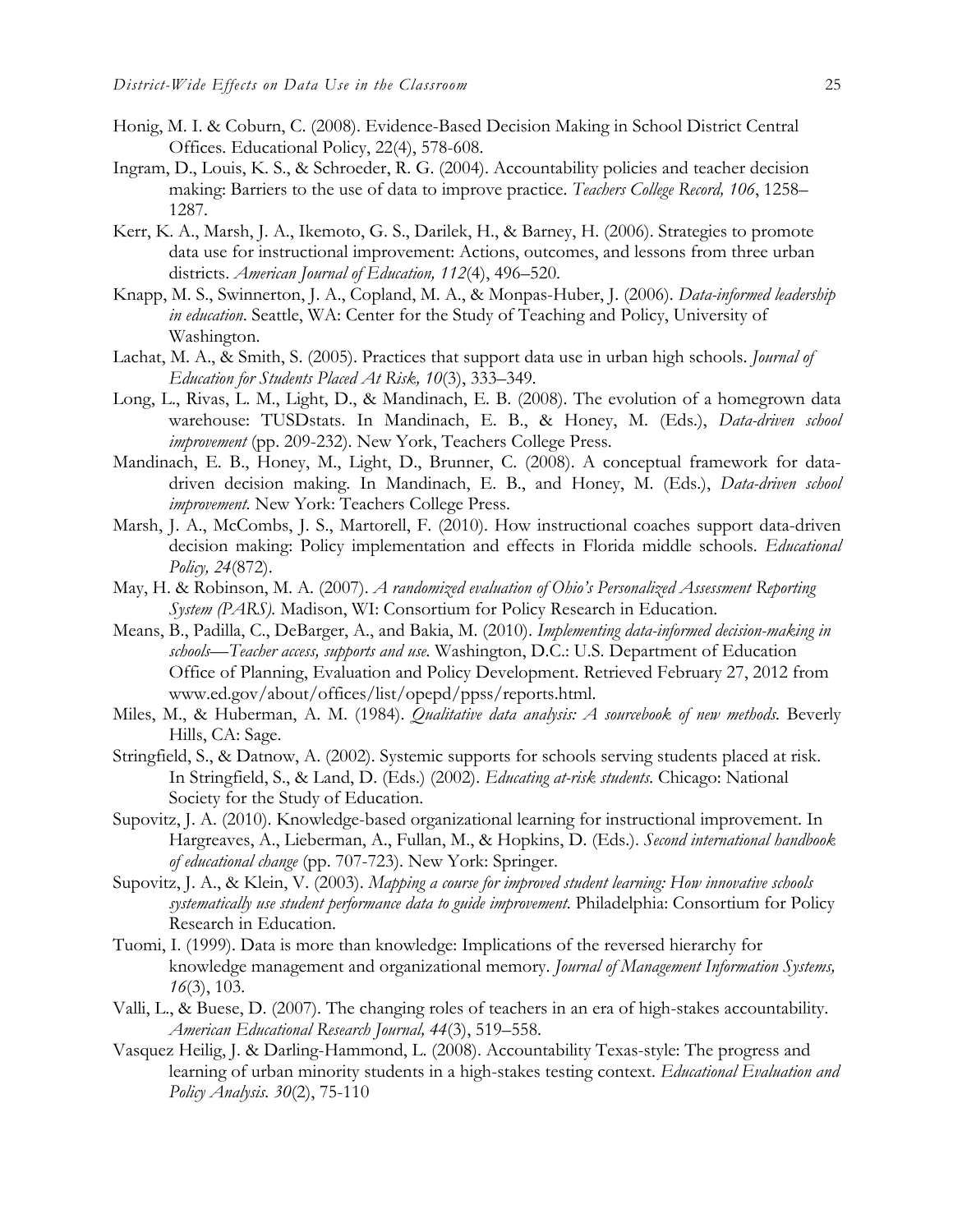- Wayman, J. C. (2010, May). *The Data-Informed District: A preliminary framework.* Paper presented at the 2010 Annual Meeting of the American Educational Research Association, Denver CO.
- Wayman, J. C., Spring, S. D., & Lemke, M. A., Lehr, M. D. (2012, April). *Using data to inform practice: effective principal leadership strategies.* Paper presented at the 2012 Annual Meeting of the American Educational Research Association, Vancouver, Canada.
- Wayman, J. C., Cho, V., & Johnston, M. T. (2007). *The Data-Informed District: A district-wide evaluation of data use in the Natrona County School District.* Retrieved February 1, 2010 from http://edadmin.edb.utexas.edu/datause
- Wayman, J. C., Cho, V., & Shaw, S. M. (2009a). *First-year results from an efficacy study of the Acuity data system.* Austin: Authors.
- Wayman, J. C., Cho, V., & Shaw, S. (2009b). *Survey of Educator Data Use.* Unpublished document*.*
- Wayman, J. C., Shaw, S. M., & Cho, V (2011). Second-year results from an efficacy study of the Acuity data system. Austin: Authors.
- Wayman, J. C., & Stringfield, S. (2006). Technology-supported involvement of entire faculties in examination of student data for instructional improvement. *American Journal of Education, 112*(4), 549–571.
- Young, V. M. (2006). Teachers' use of data: Loose coupling, agenda setting, and team norms. *American Journal of Education, 112*(4), 521–548.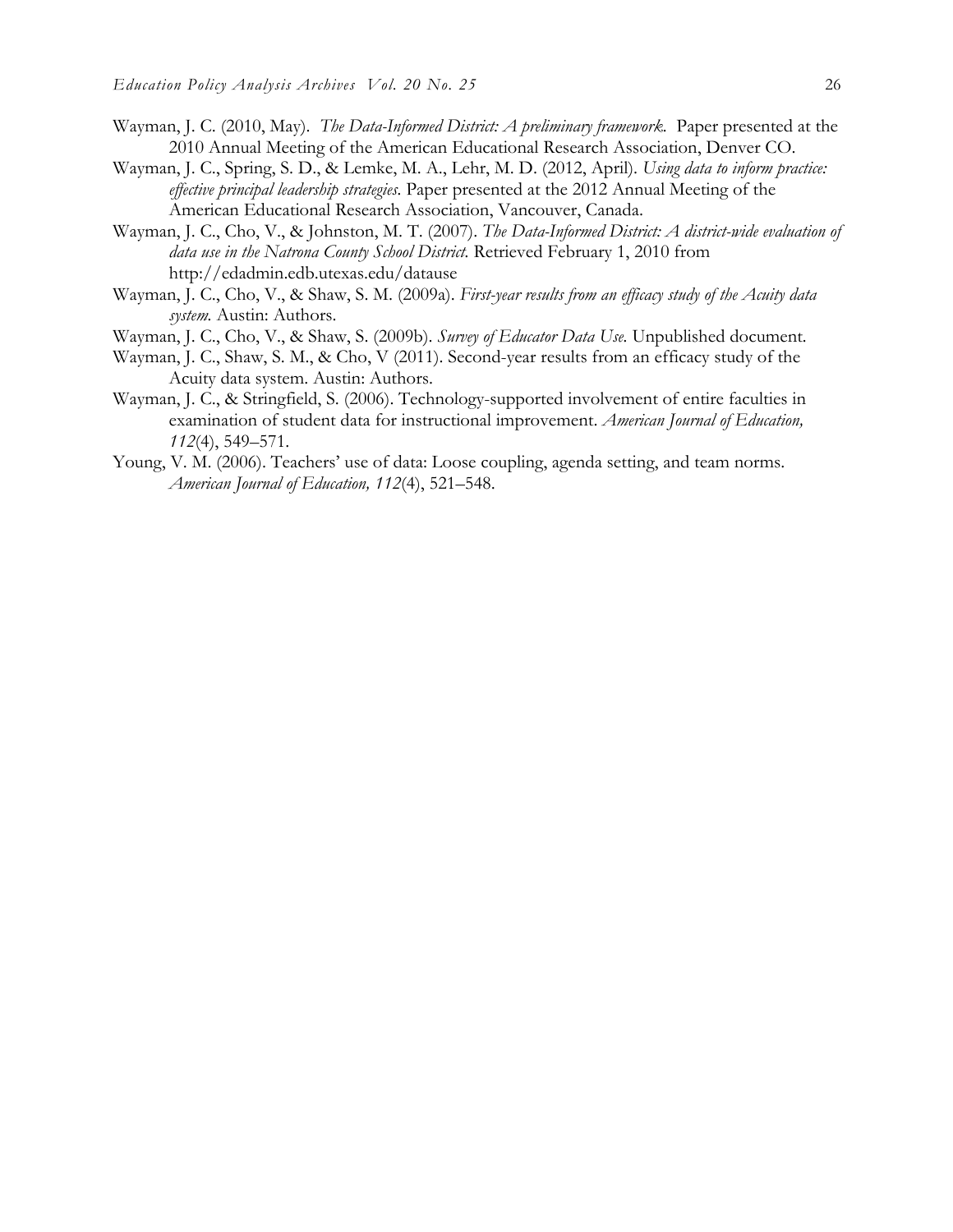# **About the Authors**

Jeffrey C. Wayman University of Texas at Austin Email: jwayman@austin.utexas.edu

Jeff Wayman is a faculty member in the Department of Educational Administration at the University of Texas at Austin. His teaching and research interests focus on the effective use of data for school improvement. Dr. Wayman's research on data-based decision-making includes efficient structures for creating data-informed school districts, software that delivers student data to educators, effective leadership for data use, and systemic supports that enable widespread teacher use of student data.

Vincent Cho Boston College Email: vincent.cho@bc.edu

Vincent Cho is an assistant professor at Boston College in the Dept. of Educational Leadership and Higher Education. Cho studies the technologies, leadership practices, and district policies that support data use. His aim is to help schools and educators make the most out of their knowledge about students.

Jo Beth Jimerson Texas Christian University Email: j.jimerson@tcu.edu

Jo Beth Jimerson is an Assistant Professor of Educational Leadership at Texas Christian University in Fort Worth, Texas, where she works with aspiring educational leaders through principal and superintendent preparation programs. Her research focuses on professional learning, data use, and the development of effective campus and district leadership practices.

Daniel D. Spikes University of Texas at Austin Email: dspikes@austin.utexas.edu

Daniel Spikes is a doctoral student in the Educational Policy & Planning program at The University of Texas at Austin and is currently employed as the Assistant Director for Pre-College Academic Readiness Programs with the Division of Diversity and Community Engagement. His research interests include the achievement gap, data-based decision making, school-tracking policies, social justice, and anti-racist leadership.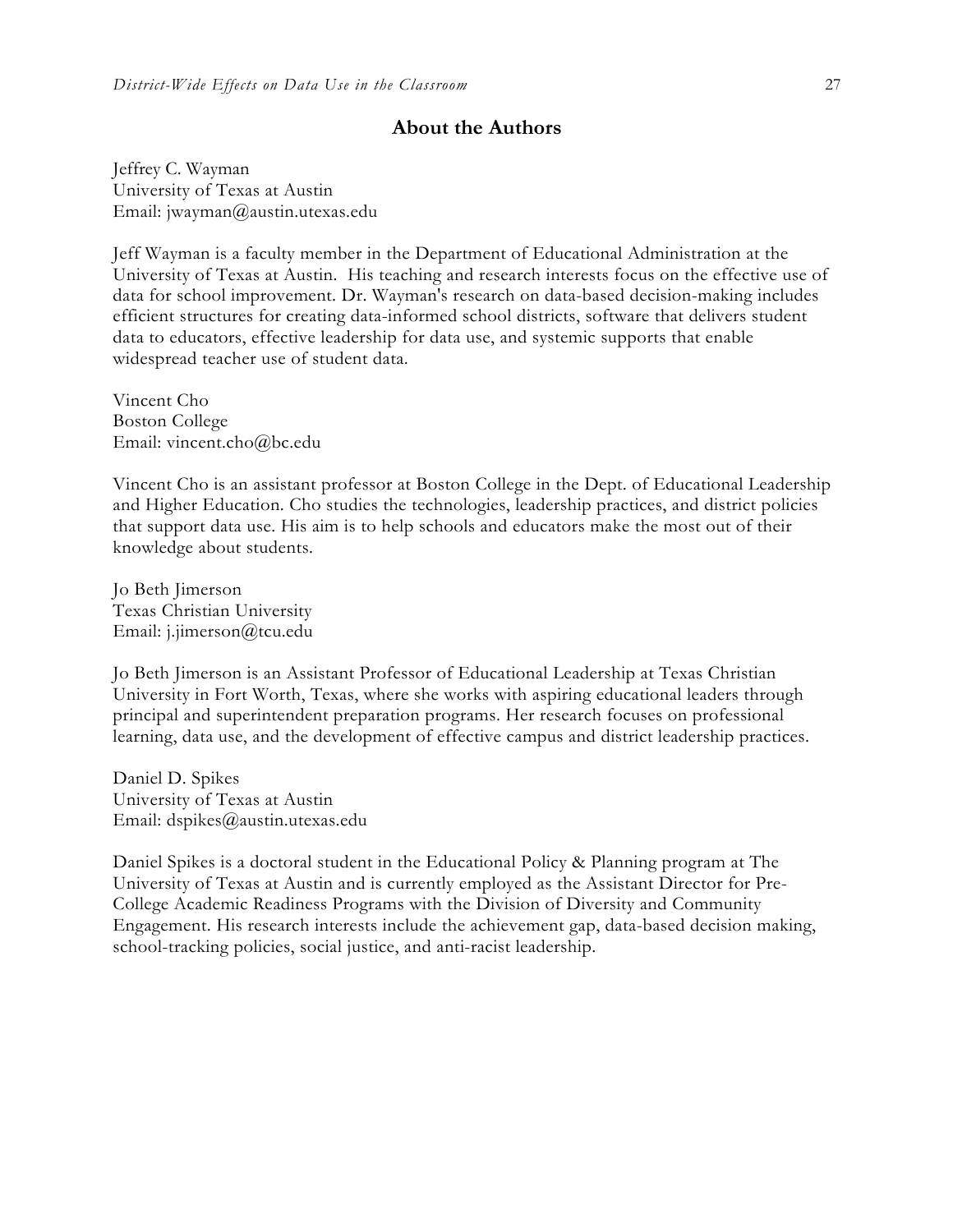# **Acknowledgement**

The authors would like to thank The Spencer Foundation for funding the project from which this article comes. The authors would also like to express our thanks to Virginia Snodgrass Rangel, Meghan Lehr, Melinda Lemke, and Stephen Spring for their thoughtful assistance. We also wish to extend special thanks and admiration to all of the educators in our three study districts, not only for their assistance in our project, but for their commitment to education.

# education policy analysis archives

Volume 20 Number 25 August 27<sup>th</sup>, 2012 ISSN 1068-2341

ල SOME RIGHTS RESERVED Readers are free to copy, display, and distribute this article, as long as the work is attributed to the author(s) and **Education Policy Analysis Archives,** it is distributed for noncommercial purposes only, and no alteration or transformation is made in the work. More details of this Creative Commons license are available at

http://creativecommons.org/licenses/by-nc-sa/3.0/. All other uses must be approved by the author(s) or **EPAA**. **EPAA** is published by the Mary Lou Fulton Institute and Graduate School of Education at Arizona State University Articles are indexed in CIRC (Clasificación Integrada de Revistas Científicas, Spain), DIALNET (Spain), Directory of Open Access Journals, EBSCO Education Research Complete, ERIC, H.W. WILSON & Co., QUALIS A2 (Brazil), SCImago Journal Rank; SCOPUS, SOCOLAR (China).

Please contribute commentaries at http://epaa.info/wordpress/ and send errata notes to Gustavo E. Fischman fischman@asu.edu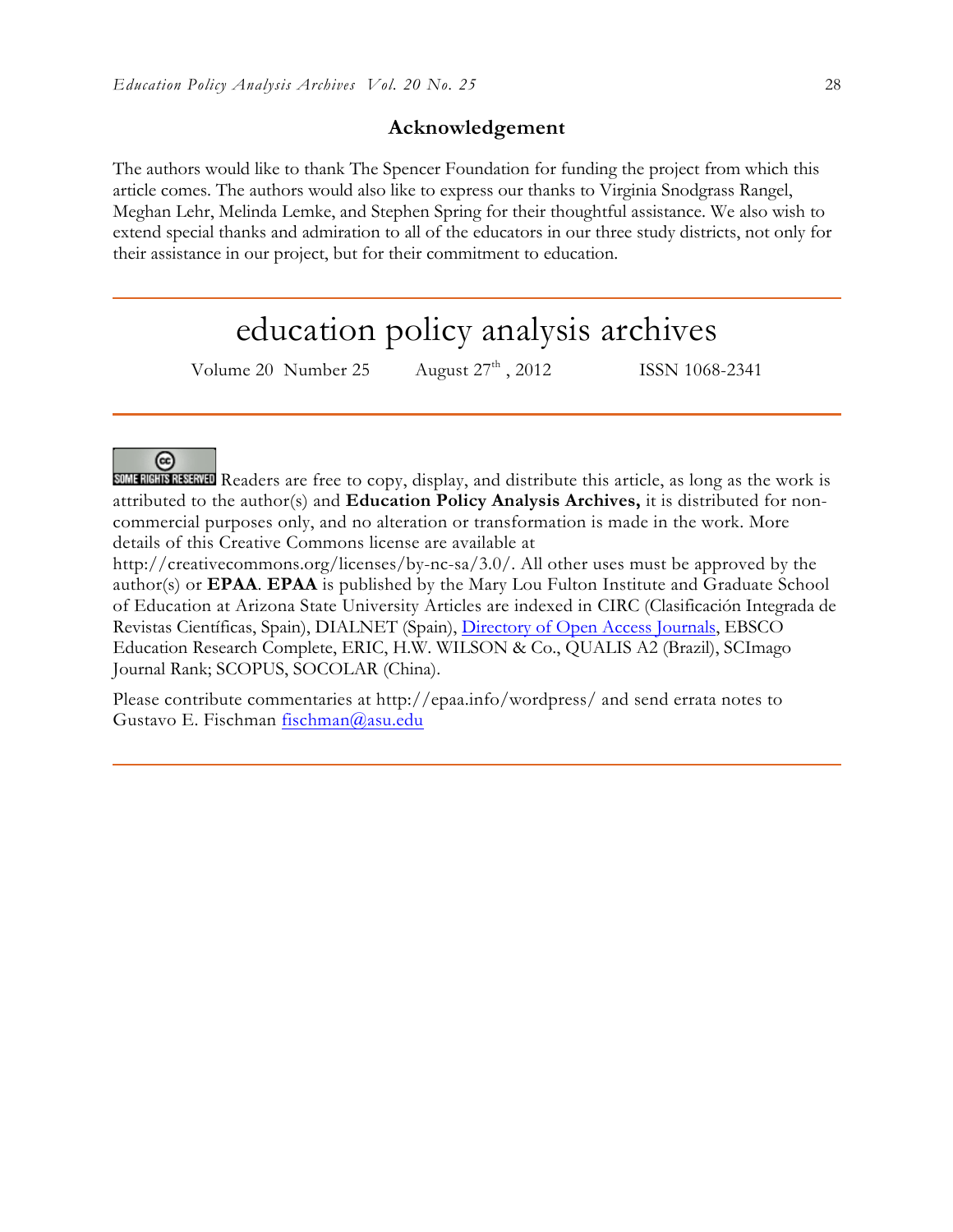# education policy analysis archives editorial board

Editor **Gustavo E. Fischman** (Arizona State University) Associate Editors: **David R. Garcia** (Arizona State University) **Rick Mintrop**, (University of California, Berkeley) **Jeanne M. Powers** (Arizona State University)

**Gary Anderson** New York University **Sarah Lubienski** University of Illinois, Urbana-**David C. Berliner** Arizona State University **William Mathis** University of Colorado, Boulder **Robert Bickel** Marshall University **Tristan McCowan** Institute of Education, London **Eric Camburn** University of Wisconsin, Madison **Michele S. Moses** University of Colorado, Boulder **Wendy C. Chi\*** University of Colorado, Boulder **Julianne Moss** University of Melbourne **Casey Cobb** University of Connecticut **Sharon Nichols** University of Texas, San Antonio **Arnold Danzig** Arizona State University **Noga O'Connor** University of Iowa **Antonia Darder** University of Illinois, Urbana-Champaign **Linda Darling-Hammond** Stanford University **Laurence Parker** University of Illinois, Urbana-**Chad d'Entremont** Strategies for Children **Susan L. Robertson** Bristol University **John Diamond** Harvard University **John Rogers** University of California, Los Angeles **Tara Donahue** Learning Point Associates **A. G. Rud** Purdue University **Christopher Joseph Frey** Bowling Green State University **Melissa Lynn Freeman\*** Adams State College **Kimberly Scott** Arizona State University **Amy Garrett Dikkers** University of Minnesota **Dorothy Shipps** Baruch College/CUNY **Gene V Glass** Arizona State University **Maria Teresa Tatto** Michigan State University **Ronald Glass** University of California, Santa Cruz **Larisa Warhol** University of Connecticut **Harvey Goldstein** Bristol University **Cally Waite** Social Science Research Council **Jacob P. K. Gross** Indiana University **John Weathers** University of Colorado, Colorado **Eric M. Haas** WestEd **Kevin Welner** University of Colorado, Boulder **Kimberly Joy Howard\*** University of Southern California **Aimee Howley** Ohio University **Terrence G. Wiley** Arizona State University

**Jessica Allen** University of Colorado, Boulder **Christopher Lubienski** University of Illinois, Urbana-Champaign Champaign **Michael W. Apple** University of Wisconsin, Madison **Samuel R. Lucas** University of California, Berkeley **Angela Arzubiaga** Arizona State University **Maria Martinez-Coslo** University of Texas, Arlington **Henry Braun** Boston College **Heinrich Mintrop** University of California, Berkeley **João Paraskveva** University of Massachusetts, Dartmouth Champaign **Sherman Dorn** University of South Florida **Felicia C. Sanders** The Pennsylvania State University **Janelle Scott** University of California, Berkeley Springs **Ed Wiley** University of Colorado, Boulder **Craig Howley** Ohio University **John Willinsky** Stanford University

**Steve Klees** University of Maryland **Kyo Yamashiro** University of California, Los Angeles **Jaekyung Lee** SUNY Buffalo \* \* Members of the New Scholars Board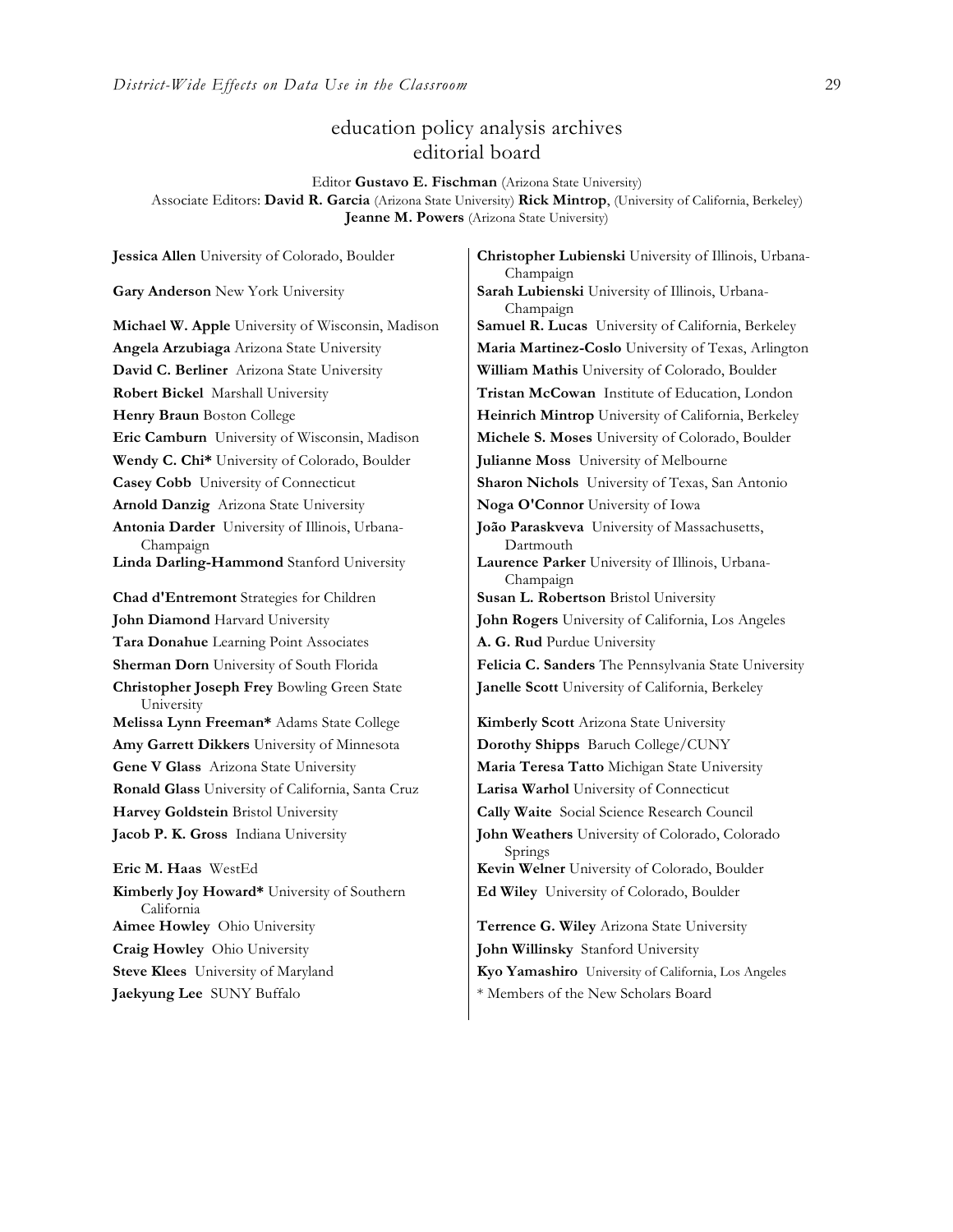# archivos analíticos de políticas educativas consejo editorial

Editor: **Gustavo E. Fischman** (Arizona State University) Editores. Asociados **Alejandro Canales** (UNAM) y **Jesús Romero Morante** (Universidad de Cantabria)

| Armando Alcántara Santuario Instituto de                                    | Fanni Muñoz Pontificia Universidad Católica de Perú                                                  |
|-----------------------------------------------------------------------------|------------------------------------------------------------------------------------------------------|
| Investigaciones sobre la Universidad y la Educación,                        |                                                                                                      |
| UNAM México                                                                 |                                                                                                      |
| Claudio Almonacid Universidad Metropolitana de                              | Imanol Ordorika Instituto de Investigaciones                                                         |
| Ciencias de la Educación, Chile                                             | Economicas - UNAM, México                                                                            |
| Pilar Arnaiz Sánchez Universidad de Murcia, España                          | Maria Cristina Parra Sandoval Universidad de Zulia,<br>Venezuela                                     |
| Xavier Besalú Costa Universitat de Girona, España                           | Miguel A. Pereyra Universidad de Granada, España                                                     |
| Jose Joaquin Brunner Universidad Diego Portales,<br>Chile                   | Monica Pini Universidad Nacional de San Martín,<br>Argentina                                         |
| Damián Canales Sánchez Instituto Nacional para la                           | Paula Razquin UNESCO, Francia                                                                        |
| Evaluación de la Educación, México                                          |                                                                                                      |
| María Caridad García Universidad Católica del Norte,<br>Chile               | Ignacio Rivas Flores Universidad de Málaga, España                                                   |
| Raimundo Cuesta Fernández IES Fray Luis de León,                            | Daniel Schugurensky Universidad de Toronto-Ontario                                                   |
| España                                                                      | Institute of Studies in Education, Canadá                                                            |
| Marco Antonio Delgado Fuentes Universidad                                   | Orlando Pulido Chaves Universidad Pedagógica                                                         |
| Iberoamericana, México                                                      | Nacional, Colombia                                                                                   |
| Inés Dussel FLACSO, Argentina                                               | José Gregorio Rodríguez Universidad Nacional de<br>Colombia                                          |
| Rafael Feito Alonso Universidad Complutense de<br>Madrid, España            | Miriam Rodríguez Vargas Universidad Autónoma de<br>Tamaulipas, México                                |
| Pedro Flores Crespo Universidad Iberoamericana,<br>México                   | Mario Rueda Beltrán Instituto de Investigaciones sobre<br>la Universidad y la Educación, UNAM México |
| Verónica García Martínez Universidad Juárez                                 | José Luis San Fabián Maroto Universidad de Oviedo,                                                   |
| Autónoma de Tabasco, México                                                 | España                                                                                               |
| Francisco F. García Pérez Universidad de Sevilla,                           | Yengny Marisol Silva Laya Universidad                                                                |
| España                                                                      | Iberoamericana, México                                                                               |
| Edna Luna Serrano Universidad Autónoma de Baja<br>California, México        | Aida Terrón Bañuelos Universidad de Oviedo, España                                                   |
| Alma Maldonado Departamento de Investigaciones                              | Jurio Torres Santomé Universidad de la Coruña,                                                       |
| Educativas, Centro de Investigación y de Estudios<br>Avanzados, México      | España                                                                                               |
| Alejandro Márquez Jiménez Instituto de                                      | Antoni Verger Planells University of Amsterdam,                                                      |
| Investigaciones sobre la Universidad y la Educación,<br>UNAM México         | Holanda                                                                                              |
| José Felipe Martínez Fernández University of<br>California Los Angeles, USA | Mario Yapu Universidad Para la Investigación<br>Estratégica, Bolivia                                 |